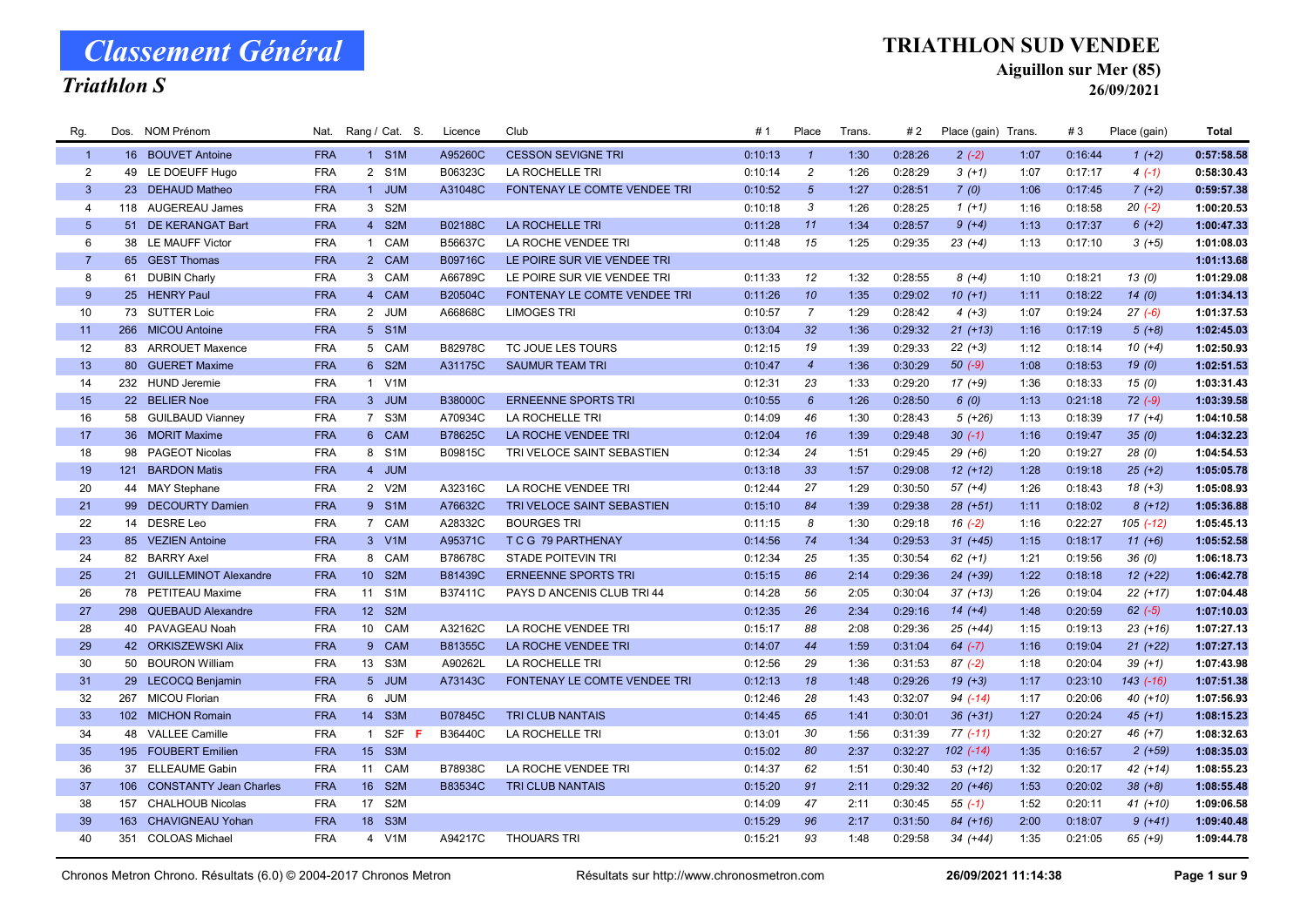### Triathlon S

#### TRIATHLON SUD VENDEE

Aiguillon sur Mer (85)

26/09/2021

| Rg. |     | Dos. NOM Prénom           | Nat.       |                 | Rang / Cat. S.   | Licence        | Club                                | #1      | Place         | Trans. | #2      | Place (gain) Trans. |      | #3      | Place (gain)  | <b>Total</b> |
|-----|-----|---------------------------|------------|-----------------|------------------|----------------|-------------------------------------|---------|---------------|--------|---------|---------------------|------|---------|---------------|--------------|
| 41  |     | 53 FONTAINE Anthonin      | <b>FRA</b> |                 | 19 S3M           | <b>B36772C</b> | LA ROCHELLE TRI                     | 0:14:18 | 52            | 2:04   | 0:30:05 | 39 (+20)            | 1:37 | 0:21:50 | $86 (-9)$     | 1:09:51.03   |
| 42  |     | 46 TRICOT Theo            | <b>FRA</b> | 12              | CAM              | B95619C        | LA ROCHE VENDEE TRI                 | 0:14:28 | 57            | 1:48   | 0:30:11 | $41 (+22)$          | 1:33 | 0:22:08 | $92 (-7)$     | 1:10:06.43   |
| 43  |     | 323 SOUNN Ameline         | <b>FRA</b> |                 | 2 S1F F          |                |                                     | 0:11:17 | $\mathcal{G}$ | 1:50   | 0:32:02 | $90 (-16)$          | 2:11 | 0:22:50 | $125$ $(-18)$ | 1:10:08.08   |
| 44  | 181 | <b>DEROY Guillaume</b>    | <b>FRA</b> |                 | 5 V2M            |                |                                     | 0:17:47 | 181           | 2:20   | 0:29:54 | 32 (+90)            | 1:46 | 0:18:34 | $16 (+47)$    | 1:10:19.83   |
| 45  |     | 86 CHABOT Laetitia        | <b>FRA</b> |                 | 3 S2F            | B63533C        | T C G 79 PARTHENAY                  | 0:14:38 | 63            | 1:47   | 0:33:05 | $128$ $(-12)$       | 1:24 | 0:19:31 | $30 (+30)$    | 1:10:23.53   |
| 46  |     | 90 GORRY Antonin          | <b>FRA</b> |                 | 7 JUM            | A87249C        | <b>THOUARS TRI</b>                  | 0:14:08 | 45            | 1:52   | 0:30:32 | $52 (+8)$           | 1:31 | 0:22:49 | $123(-9)$     | 1:10:49.93   |
| 47  |     | 30 DEVAUX Tom             | <b>FRA</b> | 20 <sup>°</sup> | S <sub>1</sub> M | A31038C        | FONTENAY LE COMTE VENDEE TRI        | 0:11:40 | 13            | 1:30   | 0:32:29 | $103$ $(-15)$       | 1:18 | 0:23:56 | $167$ $(-19)$ | 1:10:50.73   |
| 48  |     | 271 MONNOIR Edgar         | <b>FRA</b> | 21              | S <sub>1</sub> M |                |                                     | 0:16:35 | 138           | 2:30   | 0:30:21 | 46 (+68)            | 1:54 | 0:19:40 | $32 (+22)$    | 1:10:57.38   |
| 49  |     | 354 MERCIER Marc          | <b>FRA</b> |                 | 22 S4M           | A92984C        | <b>CORMARIS TRI</b>                 | 0:14:48 | 67            | 2:07   | 0:31:20 | $70(+12)$           | 1:32 | 0:21:18 | $71 (+6)$     | 1:11:02.28   |
| 50  |     | 10 LIORZOU Jocelyn        | <b>FRA</b> | 23              | S4M              | B79705C        | <b>ASPTT NANTES TRI</b>             | 0:16:24 | 124           | 2:33   | 0:30:28 | 49 (+56)            | 2:07 | 0:19:36 | $31 (+18)$    | 1:11:04.53   |
| 51  |     | 134 BIGOT Gael            | <b>FRA</b> |                 | 6 V2M            |                |                                     | 0:13:50 | 40            | 2:15   | 0:30:20 | $45 (+10)$          | 2:00 | 0:22:44 | $120(-21)$    | 1:11:05.88   |
| 52  | 39  | <b>JARASSE Antoine</b>    | <b>FRA</b> | 24              | S <sub>2</sub> M | B28211C        | LA ROCHE VENDEE TRI                 | 0:13:55 | 42            | 2:03   | 0:29:17 | $15(+16)$           | 1:51 | 0:24:02 | 169 (-26)     | 1:11:06.18   |
| 53  |     | 104 LANCON Gregoire       | <b>FRA</b> |                 | 25 S2M           | B83548C        | <b>TRI CLUB NANTAIS</b>             | 0:15:23 | 94            | 2:01   | 0:30:54 | $61 (+37)$          | 1:34 | 0:21:30 | $81 (+4)$     | 1:11:19.08   |
| 54  |     | 105 LETELLIER Guy         | <b>FRA</b> |                 | 7 V1M            | A73696C        | TRI CLUB NANTAIS                    | 0:15:00 | 78            | 2:36   | 0:30:58 | $63 (+17)$          | 1:29 | 0:21:20 | $73 (+7)$     | 1:11:20.48   |
| 55  |     | 84 BESSONNET Jeremy       | <b>FRA</b> | 26              | S4M              | B02461C        | TC JOUE LES TOURS                   | 0:14:13 | 49            | 1:54   | 0:29:10 | $13 (+22)$          | 1:32 | 0:24:38 | 190 (-28)     | 1:11:23.93   |
| 56  | 129 | <b>BERTRAND Theophile</b> | <b>FRA</b> | 27              | S <sub>1</sub> M |                |                                     | 0:14:16 | 51            | 1:52   | 0:30:27 | 47 (+12)            | 1:39 | 0:23:17 | $147$ $(-17)$ | 1:11:28.08   |
| 57  |     | 302 RETAILLEAU Kevin      | <b>FRA</b> | 28              | S <sub>2</sub> M |                |                                     | 0:16:23 | 123           | 2:33   | 0:31:10 | 65 (+30)            | 1:52 | 0:19:45 | $34 (+36)$    | 1:11:39.53   |
| 58  |     | 305 RICHARD Jeremy        | <b>FRA</b> | 29              | S3M              |                |                                     | 0:16:01 | 113           | 1:58   | 0:31:29 | 72 (+40)            | 1:58 | 0:20:17 | $43 (+15)$    | 1:11:40.73   |
| 59  |     | 55 VIGE Isabelle          | <b>FRA</b> |                 | 1 V3F            | A26363C        | LA ROCHELLE TRI                     | 0:13:28 | 35            | 1:45   | 0:32:30 | $104$ $(-19)$       | 1:31 | 0:22:29 | $106(-5)$     | 1:11:40.73   |
| 60  |     | 220 GRELIER Ludovic       | <b>FRA</b> | 30 <sup>°</sup> | S4M              |                |                                     | 0:16:47 | 143           | 3:08   | 0:29:58 | $35 (+57)$          | 2:09 | 0:19:43 | $33 (+26)$    | 1:11:42.88   |
| 61  |     | 205 GILBERT Alban         | <b>FRA</b> |                 | 13 CAM           |                |                                     | 0:14:48 | 68            | 2:39   | 0:29:37 | $26 (+22)$          | 1:44 | 0:23:06 | 138 (-15)     | 1:11:51.78   |
| 62  | 153 | <b>BRUNET Severine</b>    | <b>FRA</b> |                 | 4 S3F <b>F</b>   |                |                                     | 0:13:43 | 38            | 2:19   | 0:33:21 | $141 (-27)$         | 1:34 | 0:21:01 | $64 (+3)$     | 1:11:55.43   |
| 63  |     | 24 DEHAUD Bernard         | <b>FRA</b> |                 | 9 V3M            | A31028C        | FONTENAY LE COMTE VENDEE TRI        | 0:14:22 | 54            | 2:00   | 0:30:05 | $40 (+18)$          | 1:27 | 0:24:04 | 170 (-27)     | 1:11:55.93   |
| 64  |     | 31 DEVAUX Eric            | <b>FRA</b> |                 | 8 V5M            | A31007C        | FONTENAY LE COMTE VENDEE TRI        | 0:14:29 | 58            | 1:47   | 0:30:18 | 43 (+20)            | 1:38 | 0:23:47 | 159 (-26)     | 1:11:55.93   |
| 65  |     | 316 SALLE Gaetan          | <b>FRA</b> |                 | 10 V2M           |                |                                     | 0:14:53 | 71            | 2:17   | 0:32:23 | $100 (-6)$          | 1:47 | 0:20:41 | $54(+12)$     | 1:11:58.93   |
| 66  |     | 41 FAVERIS Anais          | <b>FRA</b> | 5               | S2F              | B11359C        | LA ROCHE VENDEE TRI                 | 0:12:07 | 17            | 1:43   | 0:34:30 | 174 (-42)           | 1:25 | 0:22:19 | $101 (-7)$    | 1:12:01.53   |
| 67  |     | 335 VELLY Fabio           | <b>FRA</b> | 31 <sup>2</sup> | S <sub>2</sub> M |                |                                     | 0:12:31 | 22            | 2:28   | 0:32:42 | $114(-31)$          | 2:28 | 0:22:10 | $96$ $(-14)$  | 1:12:16.53   |
| 68  |     | 108 VELGHE Willy          | <b>FRA</b> | 11              | V3M              | A26107C        | TRI CLUB SAUJONNAIS                 | 0:17:00 | 148           | 2:17   | 0:30:51 | 58 (+50)            | 1:36 | 0:20:36 | $51 (+30)$    | 1:12:17.03   |
| 69  |     | 252 LUMINEAU Alexandre    | <b>FRA</b> | 32 <sup>2</sup> | S <sub>1</sub> M |                |                                     | 0:16:00 | 112           | 2:13   | 0:30:20 | 44 (+52)            | 1:43 | 0:22:06 | $91 (-9)$     | 1:12:18.93   |
| 70  |     | 116 ALLANO Theo           | <b>FRA</b> |                 | 33 S1M           |                |                                     | 0:15:26 | 95            | 2:11   | 0:31:52 | $85 (+21)$          | 1:29 | 0:21:25 | 78 (+4)       | 1:12:20.83   |
| 71  |     | 158 CHAMBIRON Theo        | <b>FRA</b> |                 | 8 JUM            |                |                                     | 0:15:14 | 85            | 2:43   | 0:31:13 | $67 (+23)$          | 2:05 | 0:21:12 | 68 (-9)       | 1:12:24.08   |
| 72  |     | 257 MARTIN Hugo           | <b>FRA</b> | 34              | S <sub>2</sub> M |                |                                     | 0:15:10 | 83            | 2:20   | 0:32:36 | $110(-12)$          | 1:46 | 0:20:40 | 53 (+23)      | 1:12:29.28   |
| 73  |     | 9 LECUYER Paul            | <b>FRA</b> |                 | 35 S4M           | B80744C        | <b>ASPTT NANTES TRI</b>             | 0:15:38 | 101           | 2:32   | 0:31:58 | $89 (+2)$           | 1:29 | 0:21:00 | $63 (+26)$    | 1:12:34.73   |
| 74  |     | 45 RETAILLOU Simon        | <b>FRA</b> | 9               | <b>JUM</b>       | B67500C        | LA ROCHE VENDEE TRI                 | 0:13:03 | 31            | 1:53   | 0:31:39 | 78 (-9)             | 1:35 | 0:24:30 | 183 (-34)     | 1:12:37.53   |
| 75  |     | 193 FLORES PRIETO David   | <b>FRA</b> | 36              | S4M              |                |                                     | 0:13:28 | 34            | 2:26   | 0:31:47 | $82$ (-18)          | 2:03 | 0:22:57 | 128 (-23)     | 1:12:37.93   |
| 76  | 239 | <b>LAIDIN Sebastien</b>   | <b>FRA</b> | 12              | V2M              |                |                                     | 0:14:37 | 61            | 2:04   | 0:32:53 | $122$ $(-18)$       | 1:47 | 0:21:28 | $80 (+3)$     | 1:12:46.38   |
| 77  |     | 285 PERE Fabrice          | <b>FRA</b> |                 | 13 V1M           |                |                                     | 0:14:30 | 59            | 2:05   | 0:33:20 | $140 (-30)$         | 1:26 | 0:21:32 | $83 (+12)$    | 1:12:51.13   |
| 78  |     | 79 MICHEL Alexandre       | <b>FRA</b> | 14              | V2M              | B29527C        | PAYS DE ST GILLES CROIX DE VIE VEND | 0:15:17 | 89            | 2:13   | 0:32:42 | $113(-13)$          | 1:38 | 0:21:06 | 67 (+24)      | 1:12:54.83   |
| 79  | 290 | <b>PLAIDEAU Romaric</b>   | <b>FRA</b> | 37              | S <sub>3</sub> M |                |                                     | 0:16:43 | 141           | 3:07   | 0:30:04 | 38 (+54)            | 2:13 | 0:20:59 | $61 (+8)$     | 1:13:04.73   |
| 80  |     | 255 MARCHAND Clement      | <b>FRA</b> |                 | 38 S1M           |                |                                     | 0:16:35 | 136           | 2:59   | 0:31:35 | 74 (+28)            | 2:05 | 0:20:01 | $37 (+28)$    | 1:13:11.08   |
|     |     |                           |            |                 |                  |                |                                     |         |               |        |         |                     |      |         |               |              |

Chronos Metron Chrono. Résultats (6.0) © 2004-2017 Chronos Metron Résultats sur http://www.chronosmetron.com 26/09/2021 11:14:38 Page 2 sur 9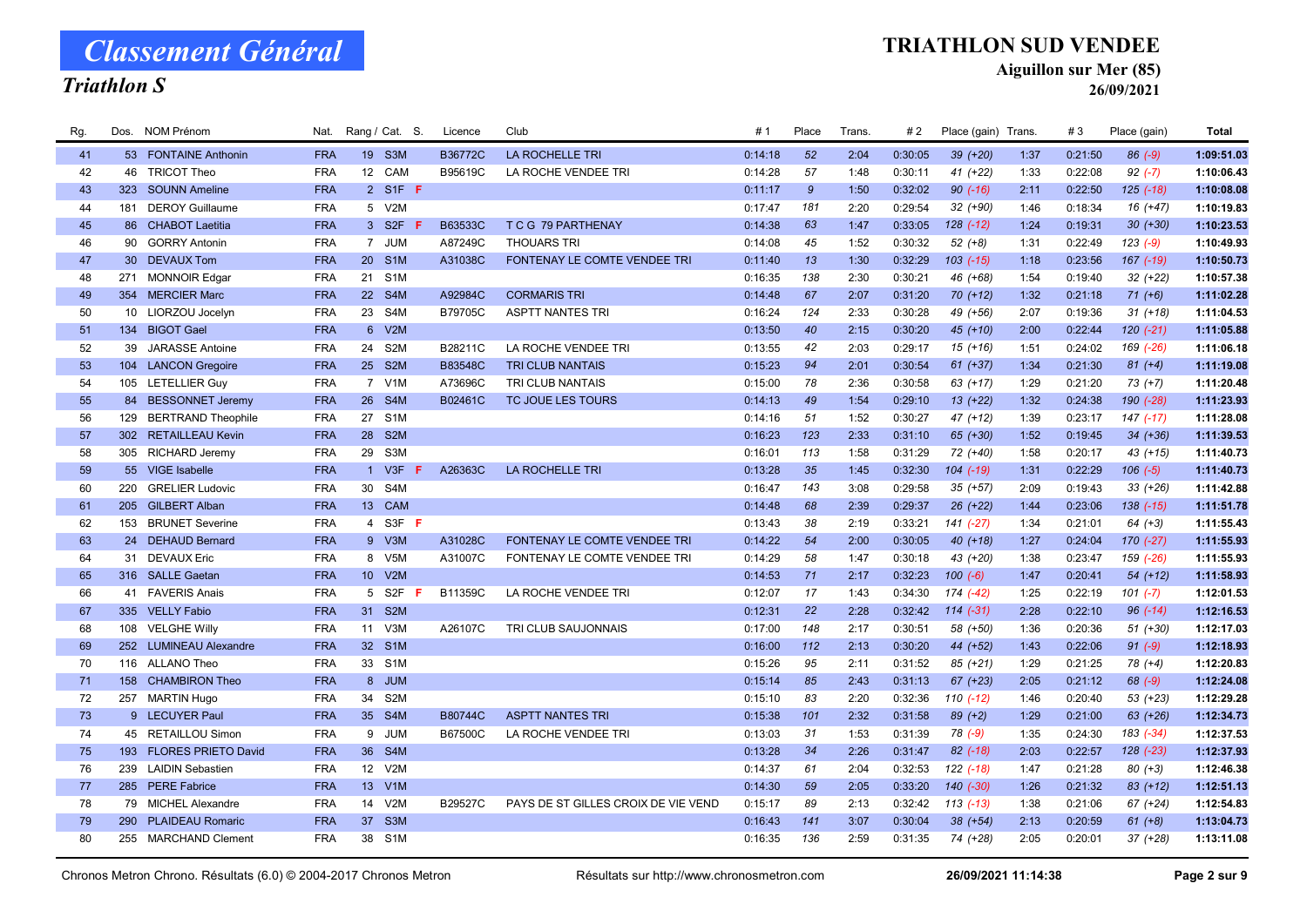### Triathlon S

#### TRIATHLON SUD VENDEE

Aiguillon sur Mer (85)

| Rg. |     | Dos. NOM Prénom            | Nat.       |                 | Rang / Cat. S.   | Licence        | Club                         | #1      | Place | Trans. | #2      | Place (gain) Trans. |      | #3      | Place (gain)  | <b>Total</b> |
|-----|-----|----------------------------|------------|-----------------|------------------|----------------|------------------------------|---------|-------|--------|---------|---------------------|------|---------|---------------|--------------|
| 81  |     | 203 GERVAIS Nicolas        | <b>FRA</b> |                 | 15 V1M           |                |                              | 0:16:49 | 145   | 2:20   | 0:30:17 | $42 (+76)$          | 1:40 | 0:22:18 | $100(-12)$    | 1:13:21.18   |
| 82  | 306 | <b>ROBERT Enzo</b>         | <b>FRA</b> | 10 <sup>1</sup> | <b>JUM</b>       |                |                              | 0:16:29 | 127   | 2:06   | 0:32:34 | $108 (+18)$         | 1:48 | 0:20:28 | $47 (+27)$    | 1:13:22.38   |
| 83  |     | 89 CAUSSIN Yvan            | <b>FRA</b> | 16              | V3M              | A92133C        | <b>THOUARS TRI</b>           | 0:17:17 | 157   | 2:34   | 0:30:30 | $51 (+53)$          | 1:48 | 0:21:21 | $74(+21)$     | 1:13:28.38   |
| 84  | 196 | <b>FRADIN Mathis</b>       | <b>FRA</b> | 39              | S <sub>1</sub> M |                |                              | 0:11:43 | 14    | 1:44   | 0:29:24 | $18(+2)$            | 1:31 | 0:29:12 | 288 (-72)     | 1:13:31.43   |
| 85  | 219 | <b>GRELIER Corentin</b>    | <b>FRA</b> | 40              | S <sub>1</sub> M |                |                              | 0:17:53 | 184   | 2:44   | 0:29:08 | $11 (+100)$         | 1:55 | 0:21:56 | $87(-1)$      | 1:13:34.23   |
| 86  | 140 | <b>BOISSINOT Elie</b>      | <b>FRA</b> | 41              | S <sub>1</sub> M |                |                              | 0:14:58 | 76    | 3:45   | 0:31:12 | 66 (-12)            | 2:25 | 0:21:22 | $76 (+2)$     | 1:13:39.28   |
| 87  | 139 | <b>BOISSINOT Thomas</b>    | <b>FRA</b> | 42              | S <sub>3</sub> M |                |                              | 0:14:54 | 73    | 2:41   | 0:31:52 | $86 (+1)$           | 1:52 | 0:22:23 | $102$ $(-15)$ | 1:13:39.58   |
| 88  |     | 347 HURE Philippe          | <b>FRA</b> | 17              | V <sub>2</sub> M |                |                              | 0:15:39 | 102   | 2:19   | 0:31:33 | 73 (+26)            | 1:47 | 0:22:25 | $103$ $(-12)$ | 1:13:40.73   |
| 89  |     | 93 DENECHERE Mathieu       | <b>FRA</b> |                 | 43 S3M           | <b>B71989C</b> | TRI CLUB CLISSONNAIS         | 0:17:39 | 174   | 1:53   | 0:30:28 | 48 (+84)            | 1:49 | 0:22:05 | $90 (+1)$     | 1:13:51.23   |
| 90  |     | 204 GILBERT Damien         | <b>FRA</b> | 44              | S3M              |                |                              | 0:16:24 | 125   | 2:09   | 0:32:40 | $111 (+14)$         | 1:56 | 0:20:45 | 56 (+21)      | 1:13:51.73   |
| 91  |     | 33 RENAUD Simeon           | <b>FRA</b> | 14              | <b>CAM</b>       | B65967C        | FONTENAY LE COMTE VENDEE TRI | 0:14:13 | 48    | 2:11   | 0:33:13 | $137$ $(-33)$       | 1:24 | 0:23:00 | 132 (-10)     | 1:13:59.43   |
| 92  | 259 | <b>MARTINEAU Aurelien</b>  | <b>FRA</b> | 45              | S <sub>2</sub> M |                |                              | 0:16:32 | 131   | 2:17   | 0:31:13 | 68 (+39)            | 1:58 | 0:22:10 | 95(0)         | 1:14:07.88   |
| 93  | 300 | <b>RABEAU Sebastien</b>    | <b>FRA</b> | 46              | S <sub>3</sub> M |                |                              | 0:17:44 | 178   | 2:23   | 0:29:37 | $27$ (+95)          | 1:48 | 0:22:38 | $117(-10)$    | 1:14:08.83   |
| 94  | 246 | <b>LELIEVRE Theodore</b>   | <b>FRA</b> | 47              | S <sub>2</sub> M |                |                              | 0:17:49 | 182   | 2:17   | 0:32:49 | $119 (+42)$         | 1:55 | 0:19:24 | $26 (+46)$    | 1:14:11.23   |
| 95  |     | 263 MAYOT Guillaume        | <b>FRA</b> | 48              | S <sub>2</sub> M |                |                              | 0:14:41 | 64    | 2:47   | 0:30:51 | $59 (+6)$           | 2:02 | 0:23:58 | 168 (-37)     | 1:14:17.38   |
| 96  | 130 | <b>BESSIERE Benoit</b>     | <b>FRA</b> | 49              | S4M              |                |                              | 0:15:08 | 81    | 2:50   | 0:31:36 | $75 (+3)$           | 2:04 | 0:22:46 | $121$ $(-18)$ | 1:14:20.23   |
| 97  |     | 62 LUSSON Rachel           | <b>FRA</b> | $\mathbf{1}$    | CAF F            | A32151C        | LE POIRE SUR VIE VENDEE TRI  | 0:13:32 | 37    | 1:41   | 0:34:11 | 160 (-30)           | 1:29 | 0:23:31 | 152 (-30)     | 1:14:20.93   |
| 98  |     | 6 CEDRIC Bouffet           | <b>FRA</b> | 50              | S <sub>3</sub> M | B81157C        | <b>ASPTT NANTES TRI</b>      | 0:13:29 | 36    | 3:05   | 0:32:49 | 121 (-30)           | 1:43 | 0:23:23 | 149 (-32)     | 1:14:26.63   |
| 99  |     | 338 VIDIANI Jordane        | <b>FRA</b> |                 | 6 S1F F          |                |                              | 0:14:46 | 66    | 2:40   | 0:30:48 | 56 (+10)            | 2:08 | 0:24:11 | 174 (-43)     | 1:14:31.93   |
| 100 | 289 | PEUAUD Nicolas             | <b>FRA</b> | 18              | V <sub>1</sub> M |                |                              | 0:12:25 | 21    | 2:46   | 0:35:08 | 192 (-82)           | 1:50 | 0:22:48 | $122 (+3)$    | 1:14:55.48   |
| 101 |     | 200 GALLOT Nicolas         | <b>FRA</b> | 19              | V2M              |                |                              | 0:15:54 | 107   | 2:18   | 0:31:56 | 88 (+10)            | 1:48 | 0:23:04 | $135(-4)$     | 1:14:56.03   |
| 102 |     | 64 MARTINEAU Frederic      | <b>FRA</b> | 21              | V2M              | A32128C        | LE POIRE SUR VIE VENDEE TRI  | 0:16:03 | 114   | 2:55   | 0:31:44 | $80 (+9)$           | 1:34 | 0:22:50 | $124 (+3)$    | 1:15:03.73   |
| 103 | 66  | <b>RATEL Loic</b>          | <b>FRA</b> | 20 <sub>2</sub> | V1M              | B04356C        | LE POIRE SUR VIE VENDEE TRI  | 0:14:48 | 69    | 2:24   | 0:32:11 | $95 (+5)$           | 1:57 | 0:23:47 | 160 (-39)     | 1:15:03.73   |
| 104 | 264 | <b>MENARD Nicolas</b>      | <b>FRA</b> | 22              | V2M              |                |                              | 0:17:23 | 164   | 2:09   | 0:32:22 | 99 (+46)            | 1:42 | 0:21:32 | $82 (+14)$    | 1:15:05.43   |
| 105 | 327 | <b>TANGUY Jeremie</b>      | <b>FRA</b> | 51              | S <sub>2</sub> M |                |                              | 0:17:28 | 166   | 2:20   | 0:32:46 | $116 (+39)$         | 2:02 | 0:20:33 | $50 (+22)$    | 1:15:06.63   |
| 106 |     | 91 AUBINEAU Sandra         | <b>FRA</b> |                 | 7 S3F            | A61705C        | TRI CLUB CLISSONNAIS         | 0:15:40 | 103   | 2:22   | 0:33:12 | $135( -11)$         | 1:26 | 0:22:30 | $109 (+8)$    | 1:15:08.13   |
| 107 | 103 | <b>DEBURE Samuel</b>       | <b>FRA</b> | 23              | V2M              | A75147C        | <b>TRI CLUB NANTAIS</b>      | 0:17:15 | 154   | 2:06   | 0:33:09 | $132 (+30)$         | 1:24 | 0:21:17 | $70(+17)$     | 1:15:08.58   |
| 108 | 128 | <b>BERTHE Laurent</b>      | <b>FRA</b> | 52              | S4M              |                |                              | 0:15:35 | 99    | 2:34   | 0:34:48 | 183 (-42)           | 1:44 | 0:20:32 | 49 (+33)      | 1:15:10.88   |
| 109 | 329 | <b>TESSIER Valentin</b>    | <b>FRA</b> |                 | 53 S1M           |                |                              | 0:15:59 | 111   | 2:01   | 0:34:01 | $155(-10)$          | 2:18 | 0:20:55 | 59 (+12)      | 1:15:11.18   |
| 110 | 303 | <b>RETAILLEAU Giovanny</b> | <b>FRA</b> | 54              | S <sub>1</sub> M |                |                              | 0:16:09 | 117   | 2:59   | 0:32:04 | $91 (+7)$           | 2:05 | 0:21:59 | 89 (0)        | 1:15:13.93   |
| 111 |     | 197 FUMADELLES Loic        | <b>FRA</b> | 55              | S <sub>3</sub> M |                |                              | 0:14:20 | 53    | 3:14   | 0:32:36 | $109(-47)$          | 1:51 | 0:23:20 | $148$ $(-11)$ | 1:15:17.88   |
| 112 |     | 214 GOURAUD Jerome         | <b>FRA</b> | 24              | V2M              |                |                              | 0:19:50 | 254   | 3:07   | 0:30:53 | 60 (+107)           | 2:04 | 0:19:28 | 29 (+35)      | 1:15:20.18   |
| 113 |     | 57 REGNIER Jacqueline      | <b>FRA</b> |                 | 2 V2F            | B05588C        | LA ROCHELLE TRI              | 0:14:16 | 50    | 2:04   | 0:33:06 | $129$ $(-21)$       | 1:42 | 0:24:21 | 178 (-42)     | 1:15:26.03   |
| 114 | 310 | ROSSI Guillaume            | <b>FRA</b> | 56              | S <sub>2</sub> M |                |                              | 0:17:32 | 167   | 2:46   | 0:32:14 | $97 (+42)$          | 2:18 | 0:20:48 | $57(+11)$     | 1:15:35.83   |
| 115 |     | 172 COUTAND Thibault       | <b>FRA</b> | 57              | S <sub>3</sub> M |                |                              | 0:17:35 | 170   | 3:11   | 0:31:49 | 83 (+41)            | 1:55 | 0:21:13 | 69 (+14)      | 1:15:41.93   |
| 116 |     | 194 FORT Louis             | <b>FRA</b> | 11              | <b>JUM</b>       |                |                              | 0:14:59 | 77    | 2:58   | 0:34:32 | 177 (-46)           | 1:24 | 0:21:57 | $88 (+7)$     | 1:15:47.78   |
| 117 | 137 | <b>BLANCHET Antoine</b>    | <b>FRA</b> | 58              | S <sub>2</sub> M |                |                              | 0:17:40 | 175   | 2:16   | 0:32:42 | $115 (+43)$         | 1:29 | 0:21:45 | $85 (+15)$    | 1:15:49.58   |
| 118 | 312 | <b>ROUET Thomas</b>        | <b>FRA</b> | 59              | S <sub>2</sub> M |                |                              | 0:14:28 | 55    | 2:49   | 0:33:43 | 146 (-51)           | 1:55 | 0:23:00 | 131 (-12)     | 1:15:52.13   |
| 119 |     | 215 GOURAUD Antonin        | <b>FRA</b> | 15 <sup>2</sup> | <b>CAM</b>       |                |                              | 0:17:20 | 159   | 3:43   | 0:33:47 | $148$ (-7)          | 2:07 | 0:19:14 | $24 (+47)$    | 1:16:09.43   |
| 120 |     | 174 CROUZAT Michael        | <b>FRA</b> |                 | 25 V1M           | A44380C        | <b>STADE POITEVIN TRI</b>    | 0:17:22 | 162   | 2:35   | 0:34:29 | $172 (+3)$          | 1:34 | 0:20:29 | 48 (+39)      | 1:16:26.53   |
|     |     |                            |            |                 |                  |                |                              |         |       |        |         |                     |      |         |               |              |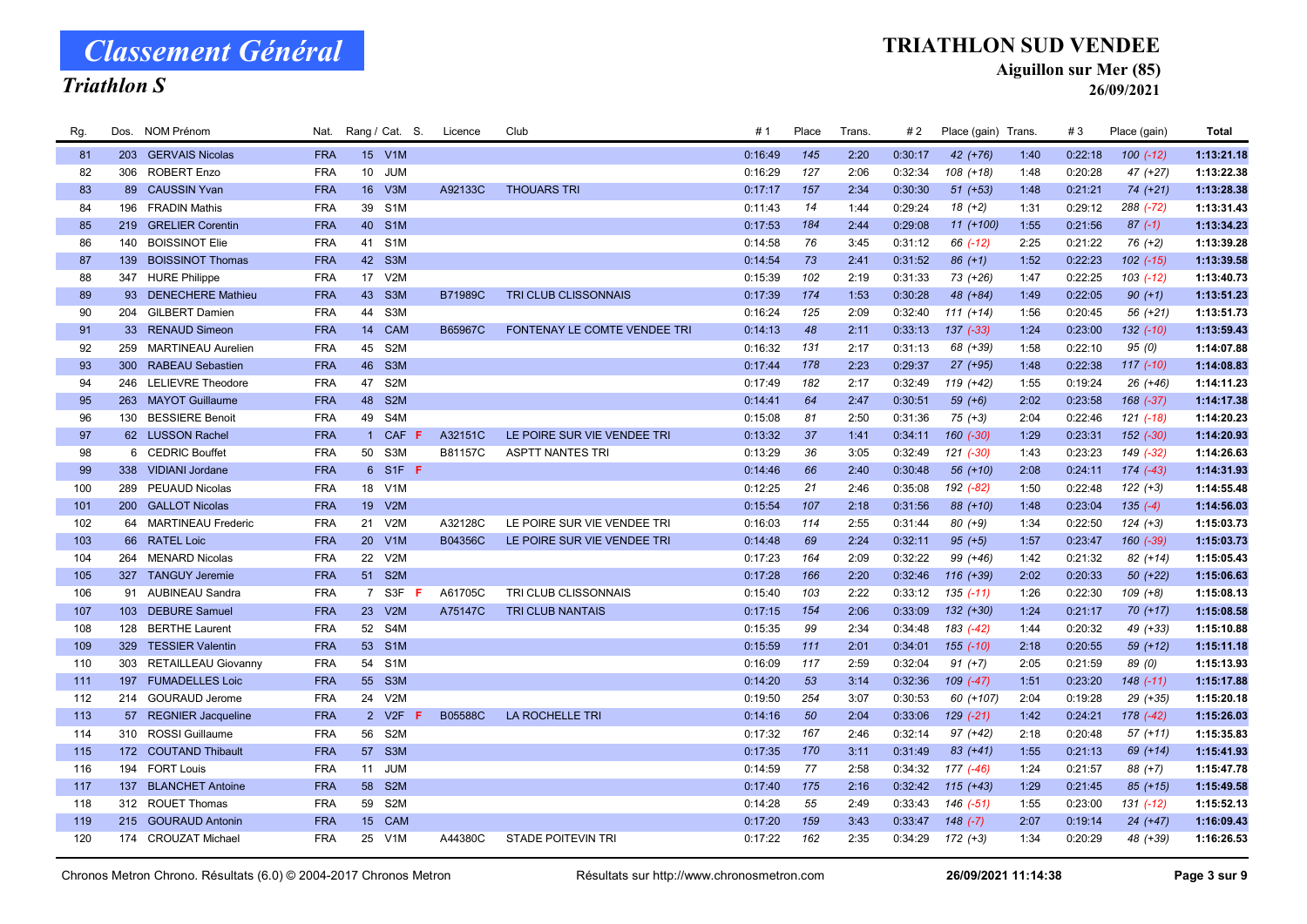### Triathlon S

#### TRIATHLON SUD VENDEE

Aiguillon sur Mer (85)

26/09/2021

| Rg. |     | Dos. NOM Prénom           | Nat.       |                 | Rang / Cat. S.   | Licence | Club                                | # 1     | Place | Trans. | #2      | Place (gain) Trans. |      | #3      | Place (gain)  | <b>Total</b> |
|-----|-----|---------------------------|------------|-----------------|------------------|---------|-------------------------------------|---------|-------|--------|---------|---------------------|------|---------|---------------|--------------|
| 121 |     | 251 LUCAS Laurent         | <b>FRA</b> |                 | 26 V3M           |         |                                     | 0:16:31 | 130   | 3:21   | 0:33:00 | $126(-9)$           | 1:58 | 0:21:41 | $84 (+18)$    | 1:16:28.53   |
| 122 |     | 63 POIRAUD Wesley         | <b>FRA</b> | 27              | V <sub>1</sub> M | B61669C | LE POIRE SUR VIE VENDEE TRI         | 0:18:05 | 193   | 2:47   | 0:31:45 | $81 (+62)$          | 1:51 | 0:22:13 | $97 (+9)$     | 1:16:38.73   |
| 123 |     | 28 LECOCQ Antoine         | <b>FRA</b> | 28              | V2M              | A82317C | <b>FONTENAY LE COMTE VENDEE TRI</b> | 0:15:20 | 92    | 2:13   | 0:32:05 | $92 (+10)$          | 2:05 | 0:25:17 | $201$ $(-41)$ | 1:16:57.43   |
| 124 |     | 13 BERGER Pauline         | <b>FRA</b> |                 | 3 V1F<br>-F      | B49193C | AUNIS SUD TRI                       | 0:12:18 | 20    | 2:10   | 0:35:18 | 195 (-65)           | 2:06 | 0:25:14 | $200$ $(-39)$ | 1:17:02.83   |
| 125 |     | 352 BLANCHARD Kevin       | <b>FRA</b> | 60              | S <sub>2M</sub>  |         |                                     | 0:20:51 | 278   | 2:39   | 0:31:27 | 71 (+107)           | 1:32 | 0:20:38 | $52(+46)$     | 1:17:04.88   |
| 126 |     | 258 MARTIN Emilien        | <b>FRA</b> | 61              | S2M              |         |                                     | 0:16:33 | 134   | 2:34   | 0:33:42 | $144(-3)$           | 1:47 | 0:22:32 | $113 (+11)$   | 1:17:05.53   |
| 127 |     | 4 CLOUET Julien           | <b>FRA</b> | 29              | V1M              | B61135C | <b>ASPTT ANGERS</b>                 | 0:15:36 | 100   | 2:30   | 0:33:09 | $131$ $(-13)$       | 1:48 | 0:24:11 | $173$ $(-14)$ | 1:17:10.38   |
| 128 |     | 218 GRAVELEAU Quentin     | <b>FRA</b> |                 | 62 S1M           |         |                                     | 0:17:56 | 187   | 2:16   | 0:33:41 | 143 (+38)           | 2:19 | 0:21:06 | 66 (+21)      | 1:17:16.13   |
| 129 |     | 279 OHIER Victor          | <b>FRA</b> |                 | 63 S1M           |         |                                     | 0:20:10 | 258   | 2:26   | 0:31:15 | 69 (+110)           | 2:07 | 0:21:21 | 75 (+19)      | 1:17:17.03   |
| 130 |     | 87 GONORD Louis           | <b>FRA</b> | 16              | CAM              | B89102C | <b>THOUARS TRI</b>                  | 0:18:54 | 223   | 2:48   | 0:33:25 | 142 (+49)           | 1:34 | 0:20:45 | 55 (+44)      | 1:17:23.28   |
| 131 |     | 176 DAVID Nathanael       | <b>FRA</b> |                 | 30 V1M           |         |                                     | 0:20:40 | 272   | 3:38   | 0:29:56 | $33 (+117)$         | 1:54 | 0:21:27 | 79 (+24)      | 1:17:31.98   |
| 132 | 199 | <b>GABARD Pascal</b>      | <b>FRA</b> | 31              | V <sub>1</sub> M |         |                                     | 0:14:58 | 75    | 3:10   | 0:34:31 | 175 (-58)           | 1:51 | 0:23:10 | $142 (+1)$    | 1:17:37.68   |
| 133 |     | 243 LEBLOND Vincent       | <b>FRA</b> | 64              | S3M              |         |                                     | 0:16:36 | 139   | 2:10   | 0:32:32 | $106 (+24)$         | 1:39 | 0:24:50 | 194 (-18)     | 1:17:44.23   |
| 134 |     | 162 CHATELLIER Benoit     | <b>FRA</b> | 32              | V <sub>1</sub> M |         |                                     | 0:17:46 | 179   | 2:59   | 0:32:06 | $93 (+41)$          | 1:55 | 0:23:11 | $144 (+4)$    | 1:17:52.88   |
| 135 | 297 | <b>PUYDOYEUX Baptiste</b> | <b>FRA</b> | 17 <sup>2</sup> | CAM              |         |                                     | 0:16:32 | 132   | 2:52   | 0:32:33 | $107 (+12)$         | 1:44 | 0:24:18 | $177$ $(-15)$ | 1:17:57.38   |
| 136 |     | 321 SIMONNET Aurelien     | <b>FRA</b> | 65              | S <sub>2</sub> M |         |                                     | 0:17:03 | 150   | 2:22   | 0:33:11 | 134 (+20)           | 1:40 | 0:23:44 | $158(-6)$     | 1:17:57.98   |
| 137 |     | 97 MARTIN Fabiola         | <b>FRA</b> | $\overline{4}$  | V2F              | B60744C | TRI VELOCE SAINT SEBASTIEN          | 0:17:26 | 165   | 2:26   | 0:32:55 | $124 (+29)$         | 2:04 | 0:23:26 | $151(-1)$     | 1:18:13.88   |
| 138 |     | 295 PRUVOST Julien        | <b>FRA</b> | 66              | S3M              |         |                                     | 0:18:26 | 211   | 2:24   | 0:33:10 | 133 (+58)           | 1:43 | 0:22:34 | $115 (+15)$   | 1:18:14.53   |
| 139 |     | 32 BOULOC Yves            | <b>FRA</b> | 33 <sup>°</sup> | V4M              | A13276C | FONTENAY LE COMTE VENDEE TRI        | 0:14:04 | 43    | 2:37   | 0:34:53 | $187$ $(-74)$       | 1:49 | 0:25:01 | 196 (-22)     | 1:18:21.33   |
| 140 |     | 124 BAUDRIT Mickael       | <b>FRA</b> | 67              | S4M              |         |                                     | 0:18:16 | 203   | 3:56   | 0:31:38 | 76 (+57)            | 2:42 | 0:22:10 | $93 (+6)$     | 1:18:38.63   |
| 141 |     | 151 BROSSET Gaetan        | <b>FRA</b> | 68              | S <sub>3</sub> M |         |                                     | 0:18:17 | 204   | 3:01   | 0:33:03 | $127 (+46)$         | 1:42 | 0:22:39 | $119 (+17)$   | 1:18:39.73   |
| 142 | 269 | <b>MOEBS Remi</b>         | <b>FRA</b> | 34              | V <sub>4</sub> M |         |                                     | 0:17:32 | 168   | 2:45   | 0:32:16 | 98 (+42)            | 2:50 | 0:23:23 | $150(-16)$    | 1:18:43.48   |
| 143 |     | 34 VEQUAUD James          | <b>FRA</b> | 35 <sup>5</sup> | V6M              | A31017C | FONTENAY LE COMTE VENDEE TRI        | 0:14:49 | 70    | 2:34   | 0:32:49 | $120(-31)$          | 1:57 | 0:26:52 | $248$ $(-42)$ | 1:18:58.63   |
| 144 |     | 52 VELGHE Pauline         | <b>FRA</b> |                 | 8 S1F<br>-F      | B81191C | LA ROCHELLE TRI                     | 0:16:07 | 116   | 1:56   | 0:33:18 | 139 (0)             | 1:44 | 0:25:59 | 229 (-28)     | 1:19:02.08   |
| 145 |     | 100 DURET Stephanie       | <b>FRA</b> |                 | 5 V2F<br>F.      | A31924C | TRI VELOCE SAINT SEBASTIEN          | 0:13:52 | 41    | 2:32   | 0:33:42 | $145$ $(-55)$       | 2:05 | 0:26:59 | $253$ $(-49)$ | 1:19:08.33   |
| 146 |     | 119 AUGRY Arthur          | <b>FRA</b> | 12              | <b>JUM</b>       |         |                                     | 0:15:02 | 79    | 2:11   | 0:34:01 | 154 (-33)           | 2:03 | 0:25:55 | $227 (-34)$   | 1:19:09.38   |
| 147 |     | 322 SOULARD Antoine       | <b>FRA</b> | 13 <sup>7</sup> | <b>JUM</b>       |         |                                     | 0:16:09 | 118   | 4:00   | 0:33:48 | $151 (-33)$         | 2:29 | 0:22:54 | $126 (+4)$    | 1:19:18.08   |
| 148 | 241 | <b>LANGLAIS Xavier</b>    | <b>FRA</b> | 69              | S <sub>1</sub> M |         |                                     | 0:18:14 | 202   | 2:25   | 0:33:56 | 153 (+39)           | 1:57 | 0:23:05 | $137 (+15)$   | 1:19:35.63   |
| 149 |     | 291 POINOT Gwenael        | <b>FRA</b> |                 | 36 V1M           |         |                                     | 0:16:29 | 128   | 2:50   | 0:35:33 | $205$ $(-40)$       | 1:47 | 0:22:59 | 130 (+19)     | 1:19:36.13   |
| 150 |     | 340 VILLAIN Adrien        | <b>FRA</b> |                 | 70 S4M           |         |                                     | 0:17:21 | 161   | 2:54   | 0:31:42 | 79 (+42)            | 2:06 | 0:25:47 | $221 (-31)$   | 1:19:46.63   |
| 151 |     | 54 CANDIAGO Noemie        | <b>FRA</b> |                 | 9 S4F F          | A50551C | <b>LA ROCHELLE TRI</b>              | 0:15:19 | 90    | 2:36   | 0:33:07 | $130(-17)$          | 1:56 | 0:26:52 | $249$ $(-44)$ | 1:19:48.13   |
| 152 |     | 75 MARTIN Olivier         | <b>FRA</b> | 71              | S <sub>2</sub> M | B87384L | LUCON AIGUILLON VENDEE TRI          | 0:16:30 | 129   | 4:00   | 0:34:08 | 158 (-35)           | 1:45 | 0:23:31 | $153 (+12)$   | 1:19:51.88   |
| 153 |     | 268 MILLIOT Thierry       | <b>FRA</b> | 37 <sup>2</sup> | V3M              |         |                                     | 0:19:21 | 234   | 2:06   | 0:36:17 | $218 (+23)$         | 1:59 | 0:20:18 | 44 (+58)      | 1:19:58.68   |
| 154 | 166 | <b>COCHAIS Sebastien</b>  | <b>FRA</b> | 38              | V2M              |         |                                     | 0:17:11 | 152   | 2:27   | 0:35:31 | $202$ $(-23)$       | 1:36 | 0:23:17 | $146 (+21)$   | 1:19:59.28   |
| 155 |     | 177 DECAUVILLE Anthony    | <b>FRA</b> |                 | 72 S3M           |         |                                     | 0:16:18 | 122   | 3:11   | 0:33:15 | $138$ $(-13)$       | 2:29 | 0:24:49 | 193 (-20)     | 1:19:59.63   |
| 156 |     | 265 MICAUD Yohan          | <b>FRA</b> | 73              | S3M              |         |                                     | 0:18:25 | 210   | 2:37   | 0:32:54 | 123 (+60)           | 2:18 | 0:23:49 | $162 (-6)$    | 1:19:59.93   |
| 157 | 330 | <b>THAUMOUX Frederic</b>  | <b>FRA</b> | 39              | V1M              |         |                                     | 0:15:50 | 106   | 5:57   | 0:34:38 | 180 (-86)           | 1:47 | 0:22:10 | $94 (+35)$    | 1:20:19.63   |
| 158 | 223 | <b>GUILBAUD Andy</b>      | <b>FRA</b> | 74              | S3M              |         |                                     | 0:19:03 | 227   | 2:25   | 0:33:13 | 136 (+62)           | 2:18 | 0:23:32 | $154 (+7)$    | 1:20:29.63   |
| 159 | 233 | <b>JODEAU Samuel</b>      | <b>FRA</b> | 75              | S4M              |         |                                     | 0:16:49 | 144   | 3:37   | 0:32:14 | $96 (+10)$          | 3:09 | 0:24:58 | 195 (-25)     | 1:20:44.63   |
| 160 |     | 180 DENIAU Jocelyn        | <b>FRA</b> |                 | 76 S2M           |         |                                     | 0:17:36 | 171   | 3:01   | 0:37:27 | $244 (-44)$         | 1:47 | 0:20:58 | $60 (+55)$    | 1:20:45.83   |
|     |     |                           |            |                 |                  |         |                                     |         |       |        |         |                     |      |         |               |              |

Chronos Metron Chrono. Résultats (6.0) © 2004-2017 Chronos Metron Résultats sur http://www.chronosmetron.com 26/09/2021 11:14:38 Page 4 sur 9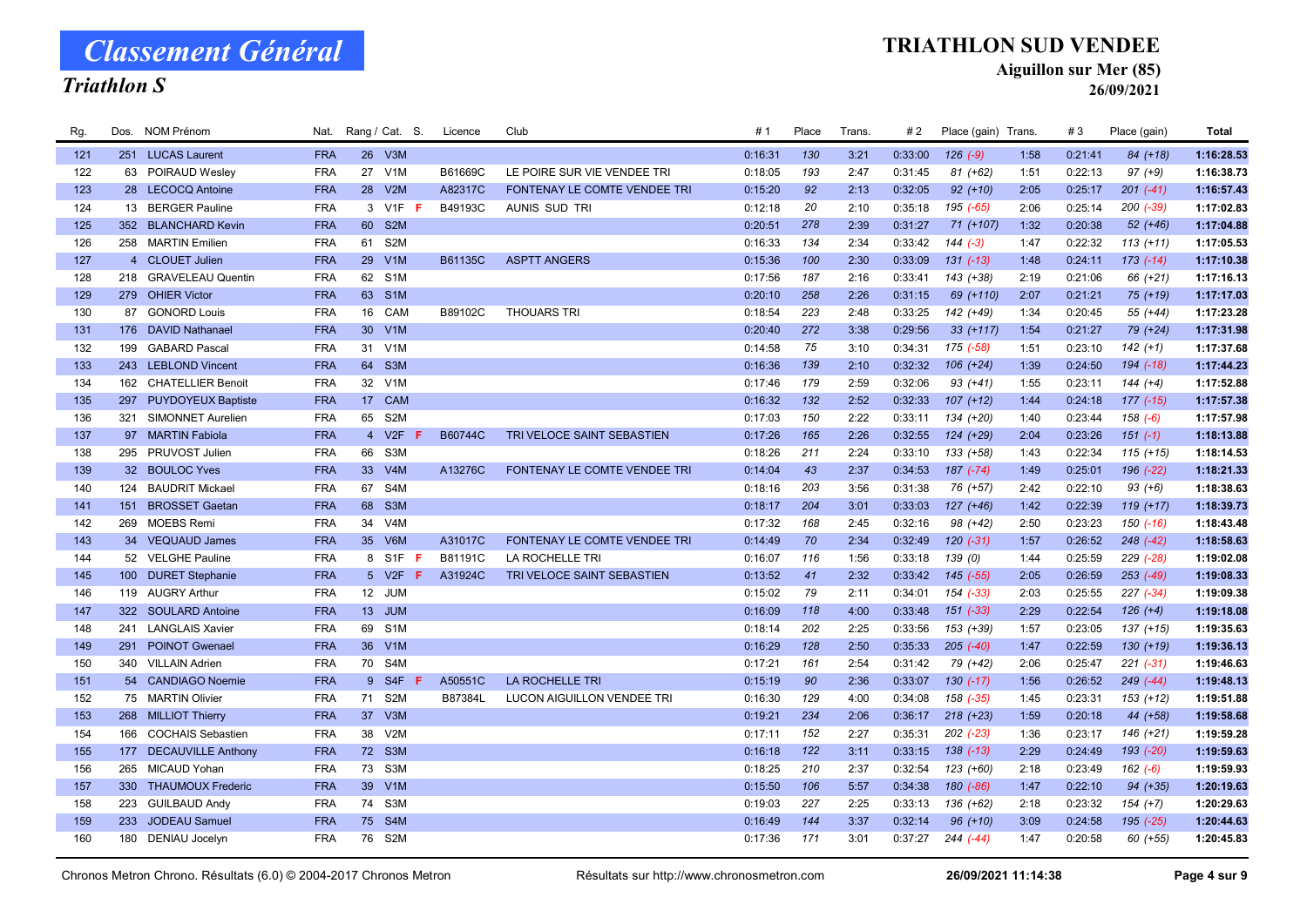#### Triathlon S

#### TRIATHLON SUD VENDEE

Aiguillon sur Mer (85)

26/09/2021

| Rg. |     | Dos. NOM Prénom           | Nat.       |                 | Rang / Cat. S.                | Licence        | Club                                | # 1     | Place | Trans. | #2      | Place (gain) Trans. |      | #3      | Place (gain)  | <b>Total</b> |
|-----|-----|---------------------------|------------|-----------------|-------------------------------|----------------|-------------------------------------|---------|-------|--------|---------|---------------------|------|---------|---------------|--------------|
| 161 |     | 18 GILBERT Emmanuel       | <b>FRA</b> |                 | 40 V2M                        | A32445L        | <b>CHANTONNAY TRI</b>               | 0:17:50 | 183   | 2:21   | 0:32:24 | $101 (+55)$         | 2:02 | 0:26:13 | $232$ $(-33)$ | 1:20:47.98   |
| 162 |     | 253 MAHE Emmanuel         | <b>FRA</b> | 41              | V <sub>1</sub> M              |                |                                     | 0:18:37 | 217   | 2:05   | 0:35:22 | 196 (+34)           | 1:38 | 0:23:10 | $141 (+21)$   | 1:20:49.28   |
| 163 |     | 56 SOUNN Veronique        | <b>FRA</b> |                 | 6 V3F<br>F                    | A47528C        | LA ROCHELLE TRI                     | 0:15:44 | 105   | 2:57   | 0:34:34 | 178 (-39)           | 2:18 | 0:25:20 | $204$ $(-19)$ | 1:20:50.83   |
| 164 | 190 | <b>FABAREZ Olivier</b>    | <b>FRA</b> | 42              | V3M                           |                |                                     | 0:17:54 | 185   | 2:53   | 0:35:34 | $206$ $(-3)$        | 2:03 | 0:22:30 | 108 (+24)     | 1:20:51.13   |
| 165 | 350 | <b>BACHELOT Pascal</b>    | <b>FRA</b> | 43              | V4M                           |                |                                     | 0:19:41 | 243   | 2:25   | 0:34:26 | 169 (+46)           | 1:50 | 0:22:32 | $114 (+32)$   | 1:20:51.93   |
| 166 |     | 238 KERAMBLOCH Cedric     | <b>FRA</b> | 44              | V <sub>1</sub> M              |                |                                     | 0:21:07 | 282   | 3:18   | 0:33:48 | 150 (+65)           | 1:25 | 0:21:25 | $77(+51)$     | 1:20:59.48   |
| 167 | 170 | <b>CORNUAUD Charly</b>    | <b>FRA</b> | 77              | S <sub>1</sub> M              |                |                                     | 0:19:45 | 249   | 2:25   | 0:32:48 | $118 (+77)$         | 1:51 | 0:24:13 | $175 (+5)$    | 1:21:00.53   |
| 168 | 206 | <b>GIRARD Thibault</b>    | <b>FRA</b> | 78              | S2M                           |                |                                     | 0:18:02 | 191   | 2:37   | 0:35:49 | $210(-3)$           | 1:44 | 0:23:06 | 140 (+26)     | 1:21:15.13   |
| 169 |     | 280 OTTAVI Raphael        | <b>FRA</b> |                 | 45 V2M                        | B45848C        | <b>INDIV LIGUE PAYS DE LA LOIRE</b> | 0:17:13 | 153   | 3:52   | 0:35:27 | 199 (-46)           | 2:33 | 0:22:17 | 99 (+30)      | 1:21:19.93   |
| 170 |     | 341 VILLAIN Baptiste      | <b>FRA</b> | 79              | S3M                           |                |                                     | 0:18:20 | 209   | 3:59   | 0:34:09 | 159 (+14)           | 2:17 | 0:22:39 | 118 (+25)     | 1:21:21.73   |
| 171 |     | 70 POTIER Adrien          | <b>FRA</b> | 46              | V <sub>1</sub> M              | B65944C        | LES SABLES VENDEE TRI               | 0:18:10 | 197   | 2:44   | 0:34:11 | $161 (+24)$         | 1:48 | 0:24:32 | $185 (+2)$    | 1:21:23.88   |
| 172 |     | 111 GALLOT Franck         | <b>FRA</b> | 47              | V2M                           | B86135C        | TRI SPORT COUERONNAIS               | 0:21:30 | 283   | 3:08   | 0:32:46 | $117 (+75)$         | 1:40 | 0:22:25 | $104 (+36)$   | 1:21:27.18   |
| 173 |     | 122 BARRE Sebastien       | <b>FRA</b> | 80              | S <sub>4</sub> M              |                |                                     | 0:15:31 | 97    | 3:11   | 0:36:30 | $221 (-80)$         | 1:56 | 0:24:25 | $182 (+4)$    | 1:21:30.83   |
| 174 |     | 12 FOUCAL Adrien          | <b>FRA</b> | 81              | S3M                           | B82798C        | <b>ASPTT NANTES TRI</b>             |         |       |        |         |                     |      |         |               | 1:21:31.38   |
| 175 |     | 287 PEROCHEAU Vincent     | <b>FRA</b> | 82              | S4M                           |                |                                     | 0:16:14 | 120   | 2:12   | 0:36:07 | $214 (-42)$         | 1:59 | 0:25:02 | 197 (-13)     | 1:21:32.38   |
| 176 |     | 27 BIRAUD Bruno           | <b>FRA</b> | 48              | V1M                           | B16152C        | FONTENAY LE COMTE VENDEE TRI        | 0:15:58 | 110   | 2:03   | 0:34:58 | 188 (-32)           | 1:51 | 0:26:50 | $246$ $(-34)$ | 1:21:38.13   |
| 177 | 201 | <b>GERARDIN Mathieu</b>   | <b>FRA</b> | 14              | <b>JUM</b>                    |                |                                     | 0:15:09 | 82    | 3:07   | 0:34:03 | 157 (-40)           | 2:15 | 0:27:08 | $257$ $(-55)$ | 1:21:39.13   |
| 178 | 191 | <b>FABAREZ Simon</b>      | <b>FRA</b> | 83              | S <sub>2</sub> M              |                |                                     | 0:17:03 | 149   | 3:02   | 0:37:40 | 248 (-63)           | 1:27 | 0:22:32 | $112 (+34)$   | 1:21:41.48   |
| 179 |     | 74 BRILLOUET Mickael      | <b>FRA</b> | 84              | S4M                           | B79553L        | <b>LUCON AIGUILLON VENDEE TRI</b>   | 0:19:47 | 252   | 3:03   | 0:34:20 | $166 (+47)$         | 2:03 | 0:22:32 | $111 (+26)$   | 1:21:43.48   |
| 180 |     | 288 PETIT Guillaume       | <b>FRA</b> | 85              | S4M                           |                |                                     | 0:17:15 | 155   | 2:50   | 0:34:48 | 184 (-14)           | 2:20 | 0:24:34 | $186$ $(-11)$ | 1:21:44.88   |
| 181 |     | 43 GUERINEAU Sebastien    | <b>FRA</b> | 49              | V2M                           | B08149C        | LA ROCHE VENDEE TRI                 | 0:17:37 | 172   | 3:11   | 0:34:32 | $176(-6)$           | 2:08 | 0:24:24 | $180(-3)$     | 1:21:49.78   |
| 182 | 334 | <b>VALANCHON Rodolphe</b> | <b>FRA</b> | 50              | V1M                           |                |                                     | 0:19:35 | 237   | 3:14   | 0:34:22 | 167 (+31)           | 1:39 | 0:23:04 | $136 (+24)$   | 1:21:51.93   |
| 183 | 156 | <b>CERF Jules</b>         | <b>FRA</b> | 18              | CAM                           |                |                                     | 0:18:09 | 196   | 2:33   | 0:32:58 | $125 (+51)$         | 2:22 | 0:25:55 | $226$ $(-38)$ | 1:21:54.53   |
| 184 |     | 277 NIQUET Damien         | <b>FRA</b> | 86              | S4M                           |                |                                     | 0:16:46 | 142   | 3:16   | 0:34:17 | $164$ $(-14)$       | 2:13 | 0:25:27 | 209 (-28)     | 1:21:54.93   |
| 185 |     | 127 BENETEAU Edouard      | <b>FRA</b> | 51              | V2M                           |                |                                     | 0:20:25 | 266   | 3:14   | 0:30:40 | 54 (+109)           | 2:38 | 0:25:06 | 199 (-28)     | 1:22:01.03   |
| 186 |     | 3 GUERY Claude            | <b>FRA</b> | 52              | V6M                           | A76227C        | <b>ASPTT ANGERS</b>                 | 0:18:17 | 206   | 2:36   | 0:35:28 | $200 (+17)$         | 1:51 | 0:23:55 | $166 (+3)$    | 1:22:05.13   |
| 187 |     | 7 HAZARD Fanny            | <b>FRA</b> | 10 <sup>°</sup> | S <sub>3F</sub><br>-F         | A78792C        | <b>ASPTT NANTES TRI</b>             | 0:17:46 | 180   | 2:42   | 0:35:33 | $204$ (-1)          | 1:44 | 0:24:24 | $181 (-6)$    | 1:22:07.38   |
| 188 |     | 179 DELELIS David         | <b>FRA</b> | 53              | V <sub>3</sub> M              |                |                                     | 0:19:42 | 245   | 2:59   | 0:33:52 | 152 (+47)           | 1:48 | 0:24:06 | $171 (+10)$   | 1:22:24.03   |
| 189 |     | 88 GONORD Gatien          | <b>FRA</b> |                 | 54 V1M                        | A90560C        | <b>THOUARS TRI</b>                  | 0:15:57 | 109   | 2:10   | 0:35:04 | $191 (-34)$         | 2:14 | 0:27:20 | $262$ $(-46)$ | 1:22:43.43   |
| 190 | 141 | <b>BONAUD Lena</b>        | <b>FRA</b> | 11              | S <sub>2</sub> F <sub>F</sub> |                |                                     | 0:17:59 | 189   | 3:22   | 0:36:17 | $219(-21)$          | 2:15 | 0:22:55 | 127 (+20)     | 1:22:45.33   |
| 191 |     | 175 DAVIAU Guillaume      | <b>FRA</b> | 55              | V2M                           |                |                                     | 0:17:21 | 160   | 2:33   | 0:35:17 | $194$ $(-16)$       | 2:04 | 0:25:45 | $218$ $(-15)$ | 1:22:57.88   |
| 192 |     | 240 LALERE Fabien         | <b>FRA</b> | 56              | V1M                           |                |                                     | 0:17:16 | 156   | 2:42   | 0:37:13 | $240(-48)$          | 1:34 | 0:24:23 | 179 (+12)     | 1:23:04.93   |
| 193 |     | 304 RICHARD Marty         | <b>FRA</b> | 87              | S <sub>2</sub> M              |                |                                     | 0:20:16 | 260   | 2:38   | 0:35:24 | 198 (+42)           | 1:56 | 0:23:06 | $139 (+25)$   | 1:23:17.58   |
| 194 |     | 275 NERRIERE Lucas        | <b>FRA</b> | 88              | S <sub>1</sub> M              |                |                                     | 0:20:24 | 265   | 3:34   | 0:35:30 | 201 (+35)           | 1:24 | 0:22:30 | $107 (+36)$   | 1:23:18.73   |
| 195 |     | 35 BAUDRY Laly            | <b>FRA</b> | $2^{\circ}$     | <b>CAF</b>                    | <b>B91195C</b> | LA ROCHE VENDEE TRI                 | 0:18:54 | 224   | 1:50   | 0:38:36 | $260 (-4)$          | 1:29 | 0:22:31 | $110 (+33)$   | 1:23:18.73   |
| 196 |     | 171 COUSIN Bastien        | <b>FRA</b> | 89              | S2M                           |                |                                     | 0:18:12 | 200   | 3:27   | 0:34:28 | $170 (+15)$         | 2:46 | 0:24:31 | $184$ $(-11)$ | 1:23:21.53   |
| 197 | 299 | <b>RABAUD David</b>       | <b>FRA</b> | 57              | V1M                           |                |                                     | 0:19:32 | 235   | 2:48   | 0:35:44 | $208 (+19)$         | 1:44 | 0:23:36 | $155(+19)$    | 1:23:21.88   |
| 198 | 282 | <b>PARENT Matthieu</b>    | <b>FRA</b> | 58              | V <sub>1</sub> M              |                |                                     | 0:18:40 | 220   | 3:02   | 0:34:48 | 182 (+24)           | 2:23 | 0:24:34 | $187 (-2)$    | 1:23:24.33   |
| 199 |     | 318 SCHINDLER Baptiste    | <b>FRA</b> | 90 <sub>o</sub> | S <sub>2</sub> M              |                |                                     | 0:18:12 | 201   |        |         |                     |      |         |               | 1:23:33.13   |
| 200 |     | 326 STELMASZYK Theo       | <b>FRA</b> |                 | 91 S2M                        |                |                                     | 0:18:06 | 194   | 3:59   | 0:35:24 | 197 (-15)           | 2:17 | 0:23:50 | $163 (+9)$    | 1:23:34.13   |
|     |     |                           |            |                 |                               |                |                                     |         |       |        |         |                     |      |         |               |              |

Chronos Metron Chrono. Résultats (6.0) © 2004-2017 Chronos Metron Résultats sur http://www.chronosmetron.com 26/09/2021 11:14:38 Page 5 sur 9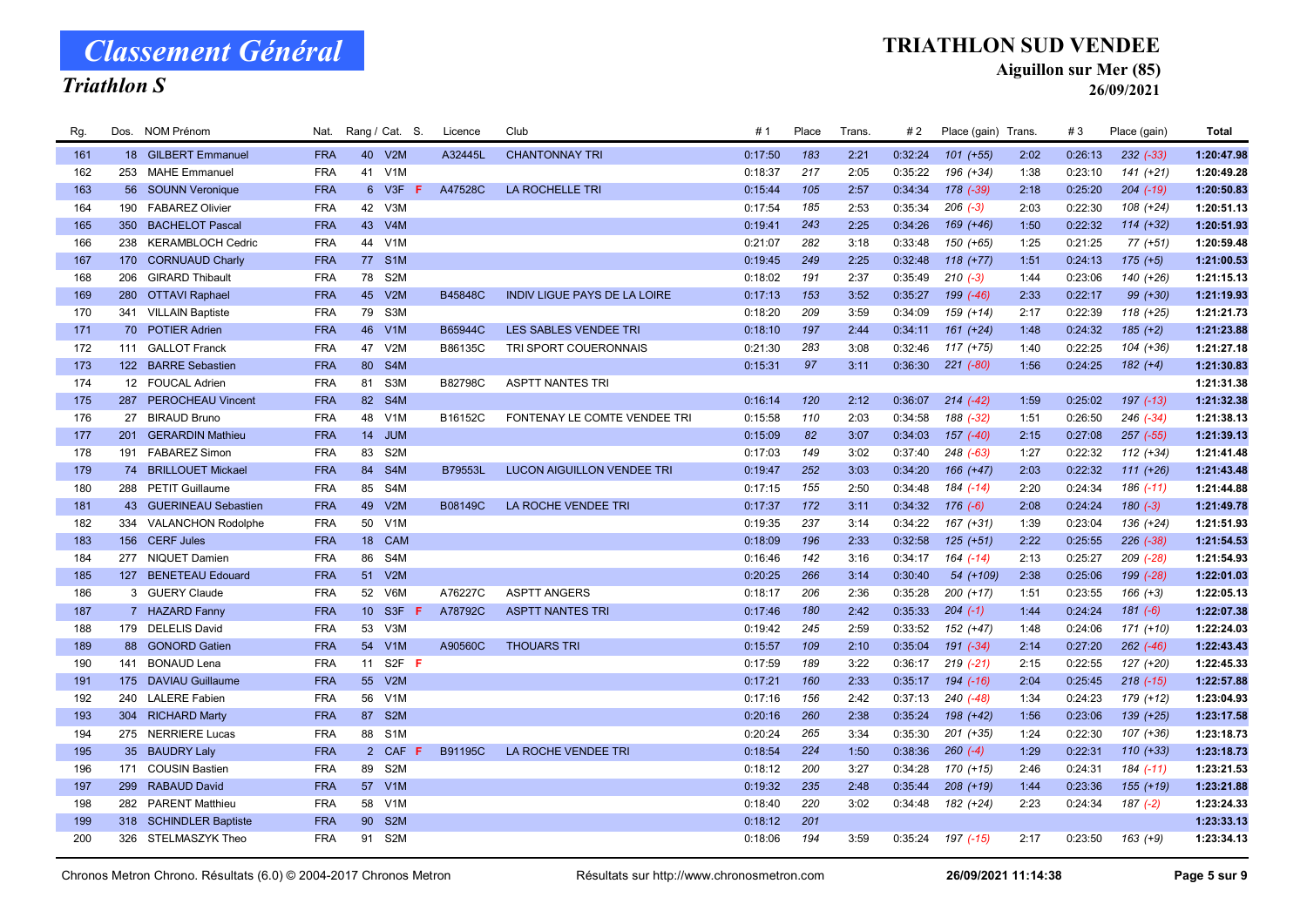### Triathlon S

#### TRIATHLON SUD VENDEE

Aiguillon sur Mer (85)

| Rg. |     | Dos. NOM Prénom                | Nat.       | Rang / Cat. S.  |                  |    | Licence | Club                       | # 1     | Place | Trans. | #2      | Place (gain) Trans. |      | #3      | Place (gain)  | <b>Total</b> |
|-----|-----|--------------------------------|------------|-----------------|------------------|----|---------|----------------------------|---------|-------|--------|---------|---------------------|------|---------|---------------|--------------|
| 201 |     | 8 FUSELIER Olivia              | <b>FRA</b> |                 | 12 S4F F         |    | B37202C | <b>ASPTT NANTES TRI</b>    | 0:17:58 | 188   | 2:37   | 0:34:17 | $163 (+21)$         | 1:50 | 0:26:55 | $250 (-34)$   | 1:23:34.18   |
| 202 |     | 210 GODEFROY Stephane          | <b>FRA</b> | 59              | V2M              |    |         |                            | 0:18:29 | 212   | 3:28   | 0:34:49 | 185 (+11)           | 2:12 | 0:24:43 | $191(-1)$     | 1:23:39.43   |
| 203 |     | 333 VALANCHON Julien           | <b>FRA</b> |                 | 92 S4M           |    |         |                            | 0:18:39 | 219   | 4:05   | 0:34:26 | $168 (+16)$         | 1:42 | 0:25:05 | 198(0)        | 1:23:54.48   |
| 204 | 94  | <b>SOURICE Clara</b>           | <b>FRA</b> |                 | 3 CAF F          |    | B21879C | TRI VELOCE SAINT SEBASTIEN | 0:19:43 | 246   | 2:01   | 0:34:38 | 179 (+56)           | 1:26 | 0:26:24 | $238$ $(-14)$ | 1:24:09.63   |
| 205 | 324 | <b>SOURICE Olivier</b>         | <b>FRA</b> | 60              | V2M              |    |         |                            | 0:16:33 | 133   | 5:13   | 0:34:39 | 181 (-58)           | 1:33 | 0:26:15 | $234 (-14)$   | 1:24:10.13   |
| 206 |     | 148 BREJOIN Marc Antoine       | <b>FRA</b> |                 | 61 V1M           |    |         |                            | 0:19:16 | 233   | 3:40   | 0:36:10 | $216 (+6)$          | 2:04 | 0:23:15 | $145 (+21)$   | 1:24:22.58   |
| 207 | 301 | <b>REMIGEREAU Franck</b>       | <b>FRA</b> | 93              | S <sub>4</sub> M |    |         |                            | 0:17:38 | 173   | 3:29   | 0:33:47 | $149 (+3)$          | 2:46 | 0:26:45 | $243 (-37)$   | 1:24:23.28   |
| 208 | 328 | <b>TANGUY Anthony</b>          | <b>FRA</b> |                 | 94 S3M           |    |         |                            | 0:18:11 | 199   | 2:57   | 0:37:12 | 238 (-20)           | 2:15 | 0:23:53 | $165 (+11)$   | 1:24:25.83   |
| 209 |     | 292 POTIER Magali              | <b>FRA</b> |                 | 7 V1F F          |    |         |                            | 0:19:47 | 250   | 3:08   | 0:36:31 | $222 (+21)$         | 1:38 | 0:23:47 | $161 (+20)$   | 1:24:49.18   |
| 210 |     | 293 POUPINET Julien            | <b>FRA</b> |                 | 62 V1M           |    |         |                            | 0:16:14 | 121   | 3:41   | 0:37:14 | $242 (-81)$         | 1:59 | 0:25:45 | $219(-8)$     | 1:24:51.33   |
| 211 |     | 147 BOVE Guillaume             | <b>FRA</b> |                 | 95 S2M           |    |         |                            | 0:17:41 | 176   | 2:57   | 0:35:38 | $207$ $(-11)$       | 1:34 | 0:27:05 | $255 (-24)$   | 1:24:52.83   |
| 212 |     | 19 FORATIER Angelique          | <b>FRA</b> | 8               | V2F              | -F | B17537C | <b>CHATEAUGIRON TRI</b>    | 0:18:38 | 218   | 3:12   | 0:36:36 | $224 (-2)$          | 1:54 | 0:24:44 | $192 (+8)$    | 1:25:01.68   |
| 213 |     | 229 HERBAIN Anne Valerie       | <b>FRA</b> |                 | 9 V2F F          |    |         |                            | 0:16:50 | 146   | 2:56   | 0:36:17 | $217$ $(-36)$       | 2:18 | 0:26:47 | $245 (-31)$   | 1:25:05.43   |
| 214 |     | 92 GODEFROY Isabelle           | <b>FRA</b> |                 | 10 V4F           | -F | A32289C | TRI CLUB CLISSONNAIS       | 0:16:35 | 137   | 3:06   | 0:37:02 | $235( -63)$         | 2:03 | 0:26:25 | $239$ (-14)   | 1:25:07.68   |
| 215 |     | 343 WEBER Guilhem              | <b>FRA</b> | 96              | S4M              |    |         |                            | 0:19:09 | 229   | 3:30   | 0:37:27 | $245$ $(-15)$       | 2:32 | 0:22:37 | $116 (+29)$   | 1:25:13.03   |
| 216 |     | 225 GUILLAUME Michaud          | <b>FRA</b> | 97              | S4M              |    |         |                            | 0:18:49 | 222   | 2:51   | 0:34:28 | 171 (+36)           | 2:07 | 0:27:12 | 258 (-30)     | 1:25:23.48   |
| 217 |     | 15 ROUDAUT Yann                | <b>FRA</b> | 63              | V2M              |    | B00826C | <b>CA BEGLAIS TRI</b>      | 0:16:56 | 147   | 2:35   | 0:34:58 | 189 (-13)           | 2:14 | 0:28:44 | $284 (-57)$   | 1:25:24.08   |
| 218 | 189 | <b>FABAREZ Nadine</b>          | <b>FRA</b> | 11              | $V2F$ F          |    |         |                            | 0:16:06 | 115   | 2:33   | 0:37:25 | 243 (-69)           | 2:14 | 0:27:12 | $259$ $(-34)$ | 1:25:28.08   |
| 219 |     | 276 NICOLLEAU Sophie           | <b>FRA</b> |                 | 12 V1F F         |    |         |                            | 0:15:56 | 108   | 2:23   | 0:35:55 | $212$ $(-46)$       | 1:50 | 0:29:31 | 290 (-65)     | 1:25:32.13   |
| 220 |     | 2 GIFFARD Franck               | <b>FRA</b> | 64              | V6M              |    | A84458C | <b>ASPTT ANGERS</b>        | 0:20:35 | 270   | 2:36   | 0:34:02 | 156 (+63)           | 2:13 | 0:26:14 | $233$ (-13)   | 1:25:37.18   |
| 221 |     | 344 ZIMMERMANN Louis           | <b>FRA</b> | 98              | S <sub>2</sub> M |    |         |                            | 0:16:34 | 135   | 4:11   | 0:33:46 | $147$ $(-26)$       | 2:52 | 0:28:32 | $281 (-60)$   | 1:25:53.48   |
| 222 |     | 167 COHARD Dominique           | <b>FRA</b> | 65              | V1M              |    |         |                            | 0:14:53 | 72    | 2:30   | 0:39:03 | 275 (-121)          | 2:34 | 0:27:06 | 256 (-29)     | 1:26:03.18   |
| 223 |     | 231 HOPPLEY Jeremy             | <b>FRA</b> | 99              | S <sub>4</sub> M |    |         |                            | 0:22:11 | 292   | 3:40   | 0:34:13 | $162 (+51)$         | 2:20 | 0:23:44 | $157 (+18)$   | 1:26:05.13   |
| 224 | 152 | <b>BROUSSE BERGERON Pierre</b> | <b>FRA</b> | 100             | S <sub>2</sub> M |    |         |                            | 0:18:17 | 205   | 5:26   | 0:37:11 | 237 (-50)           | 2:22 | 0:22:58 | 129 (+31)     | 1:26:11.98   |
| 225 |     | 182 DIENIS Lucas               | <b>FRA</b> | 101             | S <sub>2</sub> M |    |         |                            | 0:20:50 | 277   | 2:42   | 0:36:04 | $213 (+42)$         | 3:01 | 0:23:52 | $164 (+10)$   | 1:26:26.23   |
| 226 |     | 213 GOUAZE Gilles              | <b>FRA</b> | 66              | V <sub>3</sub> M |    |         |                            | 0:21:51 | 290   | 3:21   | 0:34:18 | 165 (+59)           | 1:55 | 0:25:19 | $203 (+5)$    | 1:26:41.43   |
| 227 |     | 307 ROBIC Thomas               | <b>FRA</b> |                 | 102 S2M          |    |         |                            | 0:18:30 | 213   | 3:07   | 0:36:10 | 215(0)              | 2:51 | 0:26:12 | $230(-14)$    | 1:26:47.28   |
| 228 | 145 | <b>BOUCARD Jean Michel</b>     | <b>FRA</b> | 67              | V <sub>4</sub> M |    |         |                            | 0:19:40 | 241   | 2:44   | 0:37:09 | $236 (+8)$          | 1:37 | 0:25:47 | $222 (+5)$    | 1:26:54.73   |
| 229 |     | 242 LAROCHE Corentin           | <b>FRA</b> |                 | 103 S1M          |    |         |                            | 0:20:18 | 261   | 3:27   | 0:37:57 | 252(0)              | 1:52 | 0:23:39 | 156 (+32)     | 1:27:09.43   |
| 230 |     | 309 ROBIN Maxime               | <b>FRA</b> | 104             | S <sub>2</sub> M |    |         |                            | 0:17:19 | 158   | 3:30   | 0:39:00 | $272$ (-81)         | 2:05 | 0:25:27 | $208 (+9)$    | 1:27:18.43   |
| 231 |     | 230 HERVOUET Sandrine          | <b>FRA</b> | 13 <sup>7</sup> | $V2F$ F          |    |         |                            | 0:18:08 | 195   | 3:45   | 0:38:10 | $253$ $(-45)$       | 2:01 | 0:25:32 | $211 (+9)$    | 1:27:33.58   |
| 232 |     | 117 AUGER Patrick              | <b>FRA</b> | 68              | V2M              |    |         |                            | 0:20:37 | 271   | 3:44   | 0:35:44 | 209 (+28)           | 1:51 | 0:25:44 | $217 (+11)$   | 1:27:37.78   |
| 233 |     | 114 BROTHIER Isabelle          | <b>FRA</b> | 14              | V3F              | -F | A63265C | <b>TULLE TRI</b>           | 0:15:35 | 98    | 3:31   | 0:36:55 | $231 (-82)$         | 2:10 | 0:29:35 | $293 (-53)$   | 1:27:42.48   |
| 234 |     | 115 ROUBEYROTTE Jerome         | <b>FRA</b> | 69              | V2M              |    | A28055C | <b>TULLE TRI</b>           | 0:13:47 | 39    | 5:15   | 0:36:58 | 232 (-140)          | 2:10 | 0:29:36 | 294 (-55)     | 1:27:42.78   |
| 235 |     | 217 GRATON Eddy                | <b>FRA</b> | 105             | S4M              |    |         |                            | 0:18:19 | 207   | 3:04   | 0:37:28 | $246$ $(-18)$       | 1:41 | 0:27:18 | $260$ $(-10)$ | 1:27:48.18   |
| 236 | 286 | <b>PERE Jeanne</b>             | <b>FRA</b> | 13              | $S4F$ F          |    |         |                            | 0:20:21 | 263   | 2:21   | 0:41:18 | 294 (-19)           | 1:39 | 0:22:14 | 98 (+46)      | 1:27:50.73   |
| 237 |     | 138 BOISSINOT Simon            | <b>FRA</b> |                 | 106 S2M          |    |         |                            | 0:22:43 | 298   | 2:48   | 0:34:59 | 190 (+52)           | 2:53 | 0:24:37 | $188 (+9)$    | 1:27:57.23   |
| 238 | 126 | <b>BELAIR Caroline</b>         | <b>FRA</b> | 14              | S4F F            |    |         |                            | 0:17:44 | 177   | 3:08   | 0:38:51 | 269 (-59)           | 2:28 | 0:25:49 | $223 (-2)$    | 1:27:57.43   |
| 239 |     | 244 LECOMTE Sophie             | <b>FRA</b> |                 | 15 V3F <b>F</b>  |    |         |                            | 0:21:37 | 285   | 2:38   | 0:35:50 | $211 (+43)$         | 2:35 | 0:25:21 | $205 (+3)$    | 1:27:58.43   |
| 240 |     | 308 ROBIN Herve                | <b>FRA</b> |                 | 70 V4M           |    |         |                            | 0:18:02 | 190   | 3:17   | 0:32:41 | $112 (+38)$         | 2:57 | 0:31:16 | 299 (-88)     | 1:28:10.03   |
|     |     |                                |            |                 |                  |    |         |                            |         |       |        |         |                     |      |         |               |              |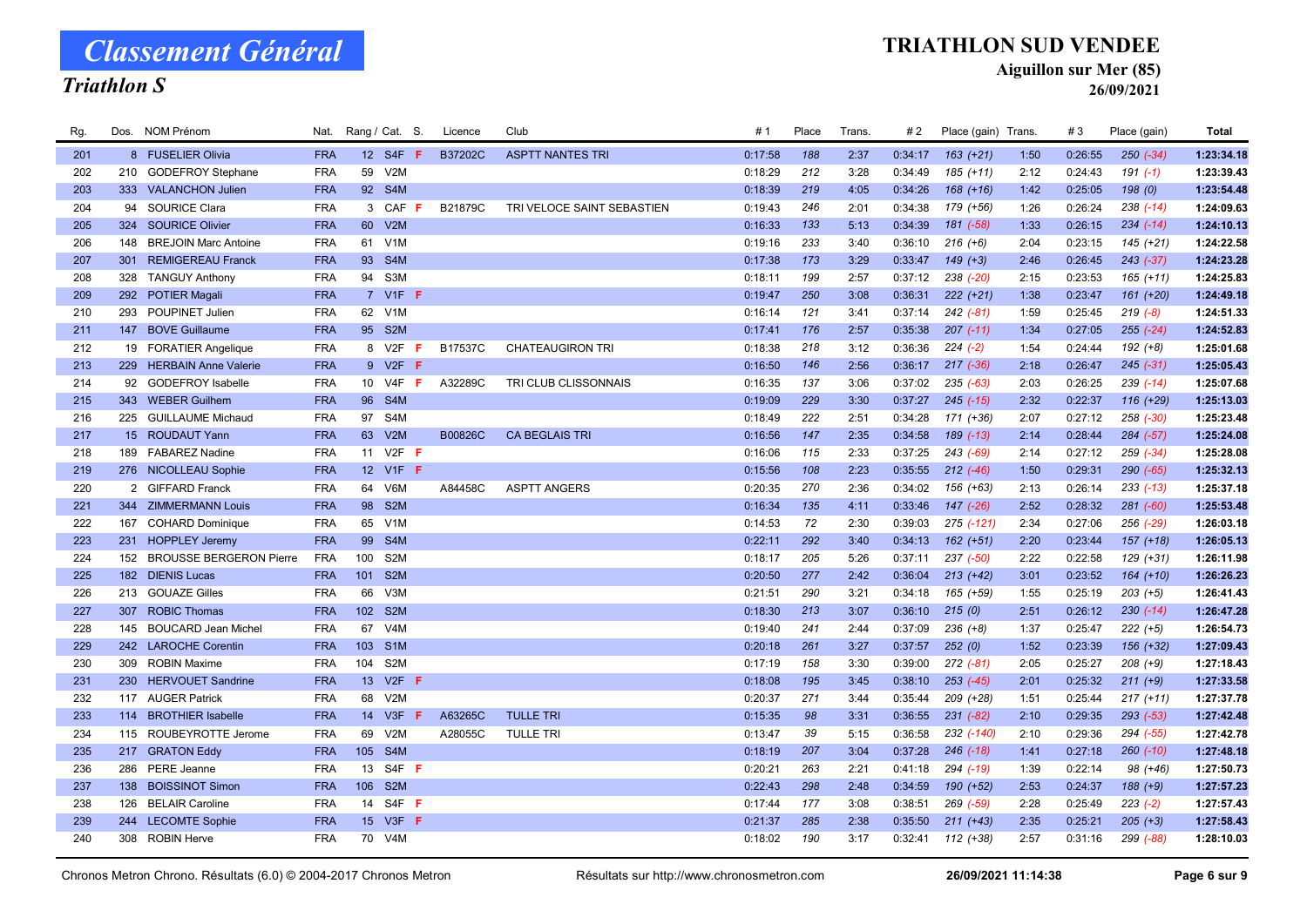#### Triathlon S

#### TRIATHLON SUD VENDEE

Aiguillon sur Mer (85)

| Rg. | Dos. | NOM Prénom                    | Nat.       |                 | Rang / Cat. S.                | Licence | Club                        | # 1     | Place | Trans. | #2      | Place (gain) Trans. |      | #3      | Place (gain)  | <b>Total</b> |
|-----|------|-------------------------------|------------|-----------------|-------------------------------|---------|-----------------------------|---------|-------|--------|---------|---------------------|------|---------|---------------|--------------|
| 241 |      | 168 CONNIN Romane             | <b>FRA</b> |                 | 15 S1F F                      |         |                             | 0:17:05 | 151   | 2:55   | 0:38:40 | $263$ $(-73)$       | 2:15 | 0:27:26 | $263$ (-17)   | 1:28:18.83   |
| 242 | 150  | <b>BRETON Antoine</b>         | <b>FRA</b> | 107             | S4M                           |         |                             | 0:20:56 | 280   | 3:23   | 0:35:17 | 193 (+46)           | 2:33 | 0:26:18 | $236 (-8)$    | 1:28:23.68   |
| 243 |      | 315 SAGOT Lucie               | <b>FRA</b> |                 | 16 S1F F                      |         |                             | 0:16:36 | 140   | 3:12   | 0:38:41 | $265 (-81)$         | 1:28 | 0:28:29 | $280 (-22)$   | 1:28:24.18   |
| 244 |      | 353 CATIN Benoit              | <b>FRA</b> |                 | 71 V1M                        | A81864C | <b>SAUMUR TEAM TRI</b>      | 0:22:13 | 293   | 2:39   | 0:36:38 | $226 (+34)$         | 1:36 | 0:25:25 | $206 (+15)$   | 1:28:28.43   |
| 245 |      | 17 DUBOIS Herve               | <b>FRA</b> | 72              | V2M                           | B84310L | <b>CHANTONNAY TRI</b>       | 0:20:13 | 259   | 3:30   | 0:37:01 | $234 (+8)$          | 2:23 | 0:25:28 | $210 (+6)$    | 1:28:33.08   |
| 246 |      | 337 VIAUD Aurelien            | <b>FRA</b> | 108             | S <sub>2</sub> M              |         |                             | 0:18:33 | 215   | 3:21   | 0:36:39 | $227(-7)$           | 2:25 | 0:27:50 | $271 (-24)$   | 1:28:46.23   |
| 247 | 250  | <b>LOISEAU Hubert</b>         | <b>FRA</b> | 109             | S <sub>3</sub> M              |         |                             | 0:22:34 | 295   | 3:13   | 0:34:29 | 173 (+50)           | 2:20 | 0:26:17 | $235(-2)$     | 1:28:51.28   |
| 248 | 236  | <b>JOUET Vincent Papounet</b> | <b>FRA</b> | 73              | V <sub>1</sub> M              |         |                             | 0:21:47 | 288   | 4:37   | 0:34:50 | 186 (+32)           | 2:28 | 0:25:39 | $214 (+8)$    | 1:29:18.53   |
| 249 |      | 72 SORIGNET Frederic          | <b>FRA</b> |                 | 74 V3M                        | A32426C | LES SABLES VENDEE TRI       | 0:17:22 | 163   | 3:11   | 0:39:11 | $277$ $(-74)$       | 2:14 | 0:27:31 | $264$ $(-12)$ | 1:29:26.38   |
| 250 |      | 211 GOISBAULT Jerome          | <b>FRA</b> | 75              | V2M                           |         |                             | 0:19:14 | 232   | 2:52   | 0:36:47 | $229 (+6)$          | 1:58 | 0:28:42 | $283$ $(-24)$ | 1:29:31.43   |
| 251 |      | 216 GOURRAUD Xavier           | <b>FRA</b> | 76              | V4M                           |         |                             | 0:19:41 | 244   | 3:35   | 0:36:32 | $223 (+6)$          | 2:34 | 0:27:19 | $261$ $(-13)$ | 1:29:38.53   |
| 252 |      | 331 THOMAS Mickael            | <b>FRA</b> | 110             | S <sub>4</sub> M              |         |                             | 0:20:52 | 279   | 3:24   | 0:37:12 | $239 (+21)$         | 2:38 | 0:25:35 | $212 (+6)$    | 1:29:39.33   |
| 253 |      | 165 CLIPET Fabien             | <b>FRA</b> | 111             | S <sub>3</sub> M              |         |                             | 0:20:41 | 273   | 3:43   | 0:37:39 | $247 (+9)$          | 2:22 | 0:25:25 | $207 (+11)$   | 1:29:47.08   |
| 254 |      | 278 NOVELET Christelle        | <b>FRA</b> | 16              | $V2F$ F                       |         |                             | 0:18:33 | 214   | 2:52   | 0:39:16 | 280 (-36)           | 2:20 | 0:26:57 | $251 (-4)$    | 1:29:54.88   |
| 255 |      | 317 SANCHEZ Mickael           | <b>FRA</b> | 77              | V3M                           |         |                             | 0:20:49 | 275   | 3:59   | 0:37:13 | $241 (+12)$         | 2:31 | 0:25:53 | $225 (+8)$    | 1:30:22.83   |
| 256 |      | 71 GUERIN Juliette            | <b>FRA</b> | 17              | S4F<br>F                      | B32140C | LES SABLES VENDEE TRI       | 0:18:20 | 208   | 2:57   | 0:39:22 | $281$ $(-41)$       | 2:08 | 0:27:56 | $273 (-7)$    | 1:30:39.23   |
| 257 |      | 283 PASSELANDE Anthony        | <b>FRA</b> |                 | 112 S3M                       |         |                             | 0:20:19 | 262   | 3:31   | 0:37:00 | $233 (+10)$         | 2:09 | 0:27:50 | $270(-5)$     | 1:30:47.33   |
| 258 | 107  | <b>LORET Stephanie</b>        | <b>FRA</b> | 17              | V2F<br>F                      | B85382C | TRI CLUB NANTAIS            | 0:19:43 | 247   | 3:09   | 0:39:24 | 282 (-19)           | 2:22 | 0:26:13 | $231 (+8)$    | 1:30:49.28   |
| 259 |      | 159 CHAMPY Romain             | <b>FRA</b> |                 | 78 V2M                        |         |                             | 0:20:50 | 276   | 2:24   | 0:41:44 | $302$ $(-12)$       | 1:52 | 0:24:17 | 176 (+29)     | 1:31:04.93   |
| 260 |      | 5 GAUTHIER Marion             | <b>FRA</b> | 18              | S3F F                         | A47408C | <b>ASPTT NANTES TRI</b>     | 0:19:40 | 242   | 2:49   | 0:39:56 | 286 (-26)           | 1:50 | 0:26:59 | $252 (+8)$    | 1:31:11.43   |
| 261 |      | 11 LELARDOUX Simon            | <b>FRA</b> | 79              | V3M                           | B33741C | <b>ASPTT NANTES TRI</b>     | 0:18:11 | 198   | 3:11   | 0:39:13 | $279$ $(-49)$       | 2:38 | 0:28:01 | $276$ $(-14)$ | 1:31:12.48   |
| 262 |      | 339 VIGNERON Hugo             | <b>FRA</b> | 19              | CAM                           |         |                             | 0:26:18 | 317   | 3:19   | 0:39:35 | $283 (+11)$         | 1:36 | 0:20:51 | 58 (+44)      | 1:31:36.93   |
| 263 |      | 192 FIEVRE Gautier            | <b>FRA</b> |                 | 113 S1M                       |         |                             | 0:20:30 | 267   | 3:19   | 0:38:36 | $259(-2)$           | 1:35 | 0:27:40 | $265 (+6)$    | 1:31:37.73   |
| 264 | 164  | <b>CLENET Nathan</b>          | <b>FRA</b> | 15 <sub>1</sub> | <b>JUM</b>                    |         |                             | 0:19:04 | 228   | 4:44   | 0:38:38 | $261$ $(-43)$       | 1:34 | 0:27:41 | $266 (+7)$    | 1:31:37.98   |
| 265 | 284  | <b>PATEAU Anthony</b>         | <b>FRA</b> | 114             | S4M                           |         |                             | 0:24:39 | 310   | 4:01   | 0:37:55 | $251 (+15)$         | 2:11 | 0:23:01 | $134 (+30)$   | 1:31:44.18   |
| 266 |      | 245 LEHERISSEY Vincent        | <b>FRA</b> | 80              | V2M                           |         |                             | 0:18:05 | 192   | 2:30   | 0:38:58 | $271$ $(-40)$       | 2:24 | 0:29:56 | $295$ $(-34)$ | 1:31:48.93   |
| 267 | 155  | <b>CAVE Marine</b>            | <b>FRA</b> |                 | 19 S1F F                      |         |                             | 0:21:05 | 281   | 3:32   | 0:36:52 | $230 (+21)$         | 2:08 | 0:28:14 | $279(-7)$     | 1:31:49.63   |
| 268 | 113  | <b>BROGE Vanessa</b>          | <b>FRA</b> |                 | 20 S4F<br>F                   | B79081C | TRI THIONVILLE YUTZ CLUB    | 0:21:32 | 284   | 3:39   | 0:38:41 | $264 (+7)$          | 2:04 | 0:25:59 | $228 (+9)$    | 1:31:51.73   |
| 269 |      | 325 STEINBACH Claire          | <b>FRA</b> |                 | 18 V2F <b>F</b>               |         |                             | 0:18:58 | 226   | 3:36   | 0:38:47 | $266 (-31)$         | 1:54 | 0:28:51 | $287$ $(-12)$ | 1:32:03.48   |
| 270 | 160  | <b>CHAPELLON Nicolas</b>      | <b>FRA</b> | 115             | S4M                           |         |                             | 0:16:12 | 119   | 4:24   | 0:40:01 | 287 (-129)          | 2:01 | 0:29:28 | 289 (-22)     | 1:32:04.08   |
| 271 |      | 349 BACHELOT Nadine           | <b>FRA</b> | 19              | $V2F$ F                       |         |                             | 0:21:40 | 286   | 4:17   | 0:41:43 | $301$ (-13)         | 1:33 | 0:23:01 | $133 (+28)$   | 1:32:12.38   |
| 272 |      | 202 GERBAUD Clement           | <b>FRA</b> | 116             | S3M                           |         |                             | 0:18:34 | 216   | 5:13   | 0:38:12 | $254$ $(-46)$       | 4:00 | 0:26:27 | $240(-10)$    | 1:32:24.98   |
| 273 |      | 60 CHARRIER ENNAERT Marie     | <b>FRA</b> | 20              | V2F<br>F                      | B61709C | LE POIRE SUR VIE VENDEE TRI | 0:18:48 | 221   | 2:53   | 0:39:11 | 278 (-32)           | 2:10 | 0:29:33 | 292 (-20)     | 1:32:32.73   |
| 274 | 169  | <b>CONNIN Didier</b>          | <b>FRA</b> | 81              | V <sub>3</sub> M              |         |                             | 0:21:53 | 291   | 3:41   | 0:38:19 | $255 (+13)$         | 3:04 | 0:25:46 | $220 (+4)$    | 1:32:40.13   |
| 275 | 187  | <b>DURAND Isaure</b>          | <b>FRA</b> | 21              | S <sub>1</sub> F <sub>F</sub> |         |                             | 0:19:39 | 239   | 3:33   | 0:42:35 | $309$ $(-52)$       | 1:30 | 0:25:44 | $216 (+16)$   | 1:32:58.18   |
| 276 |      | 272 MORIN Franck              | <b>FRA</b> | 117             | S4M                           |         |                             | 0:24:41 | 311   | 3:21   | 0:37:51 | $250 (+18)$         | 1:51 | 0:25:17 | $202 (+17)$   | 1:32:58.93   |
| 277 |      | 262 MAUMONT Guillaume         | <b>FRA</b> | 118             | S <sub>4</sub> M              |         |                             | 0:19:11 | 230   | 2:51   | 0:36:36 | $225 (+7)$          | 2:58 | 0:31:26 | $301 (-54)$   | 1:33:00.33   |
| 278 | 228  | <b>HEMIDI Stephanie</b>       | <b>FRA</b> | 21              | $V2F$ F                       |         |                             | 0:15:43 | 104   | 3:05   | 0:39:03 | 274 (-110)          | 2:10 | 0:33:05 | $310 (-64)$   | 1:33:02.78   |
| 279 |      | 185 DUBUISSON Nathalie        | <b>FRA</b> |                 | 22 V3F F                      |         |                             | 0:17:55 | 186   | 3:46   | 0:41:26 | $298$ $(-86)$       | 2:28 | 0:27:49 | $269 (-7)$    | 1:33:22.28   |
| 280 |      | 173 COUTANT Stephane          | <b>FRA</b> |                 | 82 V4M                        |         |                             | 0:22:47 | 300   | 4:32   | 0:36:40 | 228 (+20)           | 2:41 | 0:26:51 | 247(0)        | 1:33:27.93   |
|     |      |                               |            |                 |                               |         |                             |         |       |        |         |                     |      |         |               |              |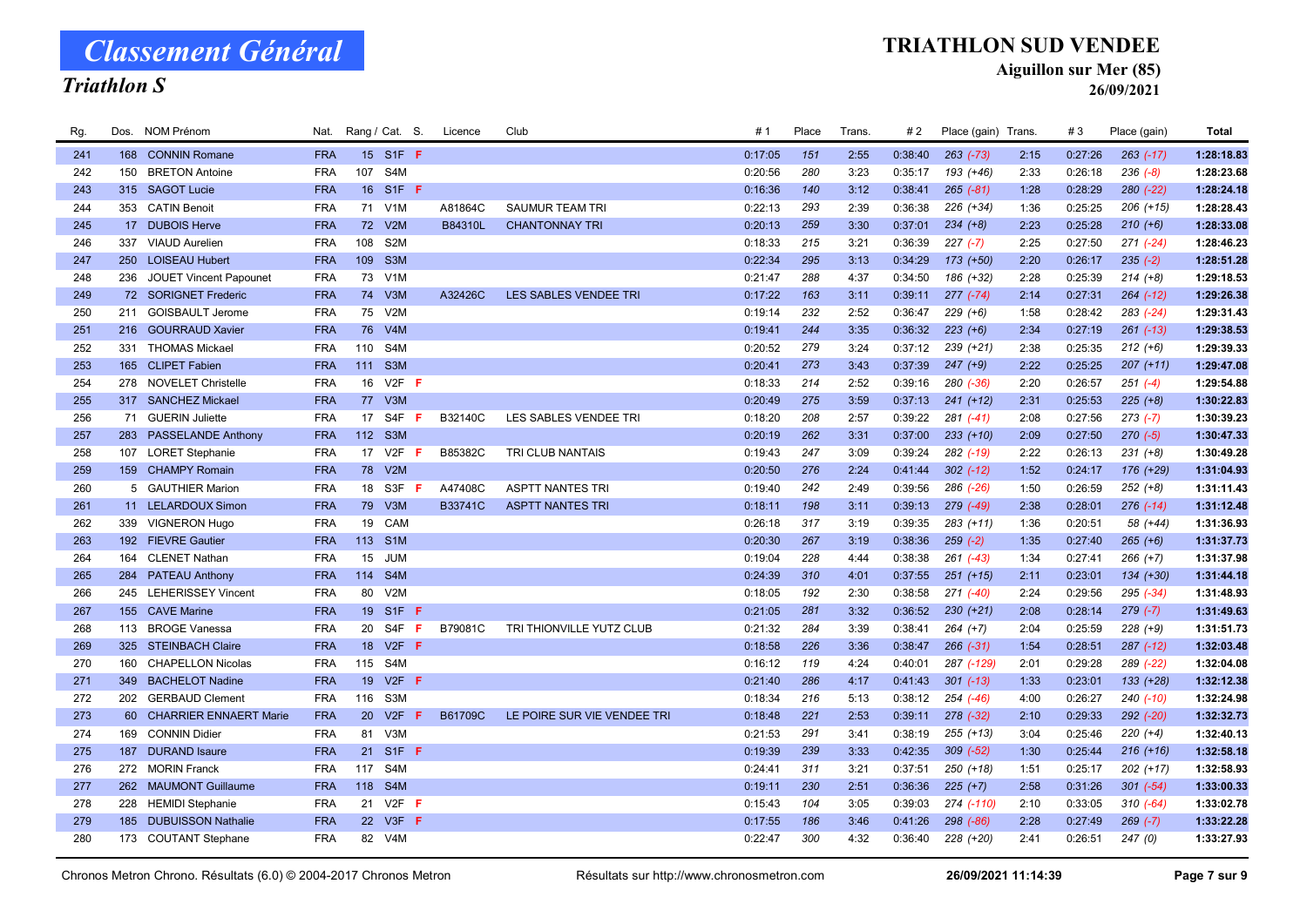#### Triathlon S

#### TRIATHLON SUD VENDEE

Aiguillon sur Mer (85)

| Rg. |     | Dos. NOM Prénom           | Nat.       |                 | Rang / Cat. S.              | Licence | Club                              | # 1     | Place | Trans. | #2      | Place (gain) Trans. |      | #3      | Place (gain)  | Total      |
|-----|-----|---------------------------|------------|-----------------|-----------------------------|---------|-----------------------------------|---------|-------|--------|---------|---------------------|------|---------|---------------|------------|
| 281 |     | 59 CHASSERAY Carl         | <b>FRA</b> |                 | 83 V1M                      | B68374C | <b>LE MANS TRI</b>                | 0:22:52 | 303   | 3:07   | 0:37:42 | 249 (+28)           | 1:52 | 0:28:02 | $277(-6)$     | 1:33:33.58 |
| 282 | 207 | <b>GIRARD Pierre</b>      | <b>FRA</b> | 119             | S4M                         |         |                                   | 0:20:22 | 264   | 4:36   | 0:39:42 | 284 (-22)           | 2:36 | 0:26:47 | $244 (+4)$    | 1:34:00.33 |
| 283 | 235 | JOUET Melanie Mamounette  | <b>FRA</b> |                 | 23 V1F F                    |         |                                   | 0:21:47 | 289   | 3:36   | 0:38:22 | $256 (+13)$         | 2:14 | 0:28:08 | $278(-7)$     | 1:34:05.38 |
| 284 |     | 248 LEMOINE Ophelie       | <b>FRA</b> |                 | 22 S4F F                    |         |                                   | 0:22:56 | 305   | 3:18   | 0:38:56 | 270 (+16)           | 2:22 | 0:26:42 | $242 (+5)$    | 1:34:12.03 |
| 285 | 109 | <b>BRIENS Elisabeth</b>   | <b>FRA</b> | 24              | V2F<br>F                    | B40886L | TRI FLERS LA FERTE MACE           | 0:19:56 | 256   | 3:10   | 0:43:06 | $312$ $(-38)$       | 1:42 | 0:26:39 | $241 (+9)$    | 1:34:31.03 |
| 286 |     | 144 BOSSARD Emmanuel      | <b>FRA</b> |                 | 84 V1M                      |         |                                   | 0:19:55 | 255   | 5:32   | 0:41:48 | $304$ $(-43)$       | 1:51 | 0:25:41 | $215 (+12)$   | 1:34:42.98 |
| 287 |     | 67 DUBOIS Michele         | <b>FRA</b> | 25              | V1F<br>-F                   | A92366L | LE POIRE SUR VIE VENDEE TRI       | 0:18:55 | 225   | 2:57   | 0:39:01 | $273$ $(-29)$       | 1:57 | 0:31:58 | $308$ $(-33)$ | 1:34:44.48 |
| 288 | 296 | PUCHAULT Yohann           | <b>FRA</b> | 120             | S <sub>3</sub> M            |         |                                   | 0:19:45 | 248   | 2:37   | 0:41:37 | $300 (-33)$         | 2:08 | 0:28:45 | $285 (-7)$    | 1:34:49.68 |
| 289 |     | 221 GUICHETEAU Edouard    | <b>FRA</b> |                 | 121 S3M                     |         |                                   | 0:24:46 | 312   | 3:55   | 0:40:03 | $288 (+10)$         | 2:08 | 0:24:10 | $172 (+13)$   | 1:35:00.23 |
| 290 |     | 125 BEAUVOIS Anne         | <b>FRA</b> | 26              | V <sub>1</sub> $F$ <b>F</b> |         |                                   | 0:21:41 | 287   | 3:12   | 0:43:55 | $314$ (-17)         | 1:32 | 0:25:51 | $224 (+14)$   | 1:36:08.48 |
| 291 |     | 76 COURONNEAUD Jean       | <b>FRA</b> |                 | 85 V7M                      | A31103C | <b>LUCON AIGUILLON VENDEE TRI</b> | 0:23:27 | 307   | 4:10   | 0:36:26 | $220 (+24)$         | 1:51 | 0:30:38 | $298 (-8)$    | 1:36:30.03 |
| 292 | 184 | <b>DUBOIS Corentin</b>    | <b>FRA</b> | 122 S2M         |                             |         |                                   | 0:20:32 | 268   | 3:10   | 0:38:31 | $257 (+3)$          | 2:43 | 0:31:43 | $306$ $(-27)$ | 1:36:36.73 |
| 293 |     | 68 BRISSEAU Yannis        | <b>FRA</b> | 123             | S <sub>3</sub> M            | A75367C | LES HERBIERS VENDEE TRI           | 0:20:45 | 274   | 2:56   | 0:38:39 | $262 (+7)$          | 2:18 | 0:32:13 | $309$ $(-26)$ | 1:36:47.93 |
| 294 |     | 319 SERRA Mickael         | <b>FRA</b> | 86              | V1M                         |         |                                   | 0:19:57 | 257   | 3:40   | 0:41:06 | 293 (-30)           | 2:39 | 0:29:31 | $291 (-7)$    | 1:36:51.28 |
| 295 |     | 1 CHERON Francois         | <b>FRA</b> | 87              | V1M                         | B59052C | <b>ASPTT ANGERS</b>               | 0:22:22 | 294   | 3:02   | 0:41:23 | $297 (-2)$          | 2:19 | 0:27:50 | $272 (+1)$    | 1:36:54.88 |
| 296 |     | 222 GUILBAUD Muriel       | <b>FRA</b> | 27              | $V3F$ F                     |         |                                   | 0:15:17 | 87    | 3:37   | 0:45:27 | 317 (-197)          | 2:26 | 0:30:17 | 297 (-12)     | 1:37:01.93 |
| 297 |     | 224 GUILBERT Theo         | <b>FRA</b> | 124 S1M         |                             |         |                                   | 0:19:38 | 238   | 9:16   | 0:35:32 | $203$ $(-47)$       | 2:38 | 0:30:03 | $296$ (-12)   | 1:37:04.28 |
| 298 | 294 | POUSSE Talide             | <b>FRA</b> |                 | 23 S1F F                    |         |                                   | 0:22:55 | 304   | 2:48   | 0:41:30 | $299 (+7)$          | 2:01 | 0:27:57 | $274$ (-1)    | 1:37:07.38 |
| 299 |     | 270 MONFOUGA Melanie      | <b>FRA</b> |                 | 24 S4F F                    |         |                                   | 0:25:47 | 316   | 4:33   | 0:38:50 | $268 (+11)$         | 2:19 | 0:26:20 | $237 (+6)$    | 1:37:46.13 |
| 300 |     | 348 VIOLLEAU Killian      | <b>FRA</b> | 16              | <b>JUM</b>                  |         |                                   | 0:20:34 | 269   | 3:42   | 0:39:03 | $276$ $(-4)$        | 3:08 | 0:31:26 | $302$ (-27)   | 1:37:51.28 |
| 301 |     | 254 MANDIN Evan           | <b>FRA</b> | 17 <sup>2</sup> | <b>JUM</b>                  |         |                                   | 0:17:34 | 169   | 5:14   | 0:40:34 | 291 (-105)          | 3:11 | 0:31:21 | $300 (-27)$   | 1:37:51.33 |
| 302 |     | 314 RUSSON Sonia          | <b>FRA</b> | 25              | S4F F                       |         |                                   | 0:23:04 | 306   | 4:00   | 0:41:23 | $296 (+5)$          | 2:54 | 0:27:03 | $254 (-1)$    | 1:38:21.98 |
| 303 |     | 212 GORECKI Freddy        | <b>FRA</b> | 88              | V <sub>5</sub> M            |         |                                   | 0:25:26 | 315   | 4:02   | 0:38:33 | $258 (+15)$         | 2:58 | 0:27:46 | $267 (-3)$    | 1:38:42.83 |
| 304 |     | 142 BONNIN Alain          | <b>FRA</b> | 89              | V6M                         |         |                                   | 0:19:35 | 236   | 4:20   | 0:47:09 | $320$ $(-75)$       | 3:14 | 0:24:37 | $189 (+7)$    | 1:38:52.33 |
| 305 |     | 247 LELIEVRE Jeanne       | <b>FRA</b> | 26              | S <sub>2F</sub> F           |         |                                   | 0:19:47 | 251   | 2:55   | 0:42:44 | $310 (-39)$         | 1:51 | 0:31:40 | $305 (-15)$   | 1:38:55.33 |
| 306 |     | 208 GIRARD James          | <b>FRA</b> | 125             | S4M                         |         |                                   | 0:19:49 | 253   | 3:33   | 0:42:29 | 308 (-39)           | 2:09 | 0:31:30 | $303$ $(-14)$ | 1:39:27.48 |
| 307 |     | 146 BOUTALEB Nizar        | <b>FRA</b> | 126             | S4M                         |         |                                   | 0:26:50 | 319   | 3:27   | 0:42:08 | $307 (+3)$          | 2:29 | 0:25:37 | $213 (+9)$    | 1:40:27.88 |
| 308 | 188 | <b>ESPAGNACH Cecile</b>   | <b>FRA</b> |                 | 28 V1F F                    |         |                                   | 0:24:59 | 313   | 3:20   | 0:41:53 | $306 (+6)$          | 2:49 | 0:28:00 | $275$ (-1)    | 1:40:57.98 |
| 309 |     | 274 MOULIN Marine         | <b>FRA</b> |                 | 27 S2F F                    |         |                                   | 0:19:13 | 231   | 2:56   | 0:41:50 | $305 (-48)$         | 2:05 | 0:35:01 | $316(-30)$    | 1:41:01.43 |
| 310 |     | 345 ZINZONI Vanessa       | <b>FRA</b> |                 | 29 V1F F                    |         |                                   | 0:19:39 | 240   | 2:56   | 0:39:50 | 285 (-30)           | 3:14 | 0:35:36 | $317 (-40)$   | 1:41:12.48 |
| 311 |     | 133 BIAUD Thomas          | <b>FRA</b> | 127 S2M         |                             |         |                                   | 0:27:07 | 322   | 4:59   | 0:38:48 | $267 (+14)$         | 2:26 | 0:28:50 | $286 (-3)$    | 1:42:06.98 |
| 312 |     | 154 CAREIL Pauline        | <b>FRA</b> | 28              | S3F F                       |         |                                   | 0:25:15 | 314   | 3:06   | 0:42:47 | $311 (+2)$          | 2:31 | 0:28:39 | 282 (0)       | 1:42:14.83 |
| 313 |     | 110 SUCHETET Laurence     | <b>FRA</b> |                 | 30 V3F<br>F                 | B83045C | TRI SANNOIS FRANCONVILLE          | 0:22:46 | 299   | 4:14   | 0:41:46 | $303 (-4)$          | 3:08 | 0:31:52 | $307$ (-10)   | 1:43:43.78 |
| 314 | 320 | <b>SERRA Elodie</b>       | <b>FRA</b> |                 | 31 V1F F                    |         |                                   | 0:26:56 | 321   | 4:00   | 0:46:54 | $319 (+2)$          | 1:53 | 0:27:47 | $268 (+5)$    | 1:47:27.08 |
| 315 |     | 342 VINCENS Delphine      | <b>FRA</b> |                 | 32 V1F F                    |         |                                   | 0:22:51 | 301   | 7:47   | 0:40:21 | $290 (-9)$          | 3:25 | 0:33:56 | $312 (-5)$    | 1:48:17.53 |
| 316 |     | 131 BESSON David          | <b>FRA</b> |                 | 90 V1M                      |         |                                   | 0:22:51 | 302   | 7:49   | 0:40:18 | $289$ $(-7)$        | 3:25 | 0:33:56 | $313(-7)$     | 1:48:17.53 |
| 317 | 226 | <b>GUILLOTON Lea</b>      | <b>FRA</b> | 29              | S <sub>2F</sub> F           |         |                                   | 0:22:42 | 296   | 4:59   | 0:44:18 | $315$ (-19)         | 2:18 | 0:34:16 | $314 (-2)$    | 1:48:29.88 |
| 318 | 186 | <b>DULAIS Amandine</b>    | <b>FRA</b> |                 | 30 S3F F                    |         |                                   | 0:22:42 | 297   | 4:58   | 0:44:19 | $316$ $(-17)$       | 2:18 | 0:34:16 | $315 (-4)$    | 1:48:30.03 |
| 319 |     | 178 DELAFENETRE Alexandre | <b>FRA</b> |                 | 18 JUM                      |         |                                   | 0:26:45 | 318   | 6:23   | 0:43:41 | 313(0)              | 2:20 | 0:33:28 | $311(-1)$     | 1:52:33.23 |
| 320 |     | 132 BIAUD Pascal          | <b>FRA</b> | 91              | V <sub>5</sub> M            |         |                                   | 0:26:53 | 320   | 5:23   | 0:41:20 | $295 (+3)$          | 3:46 | 0:36:49 | $319(-3)$     | 1:54:09.08 |
|     |     |                           |            |                 |                             |         |                                   |         |       |        |         |                     |      |         |               |            |